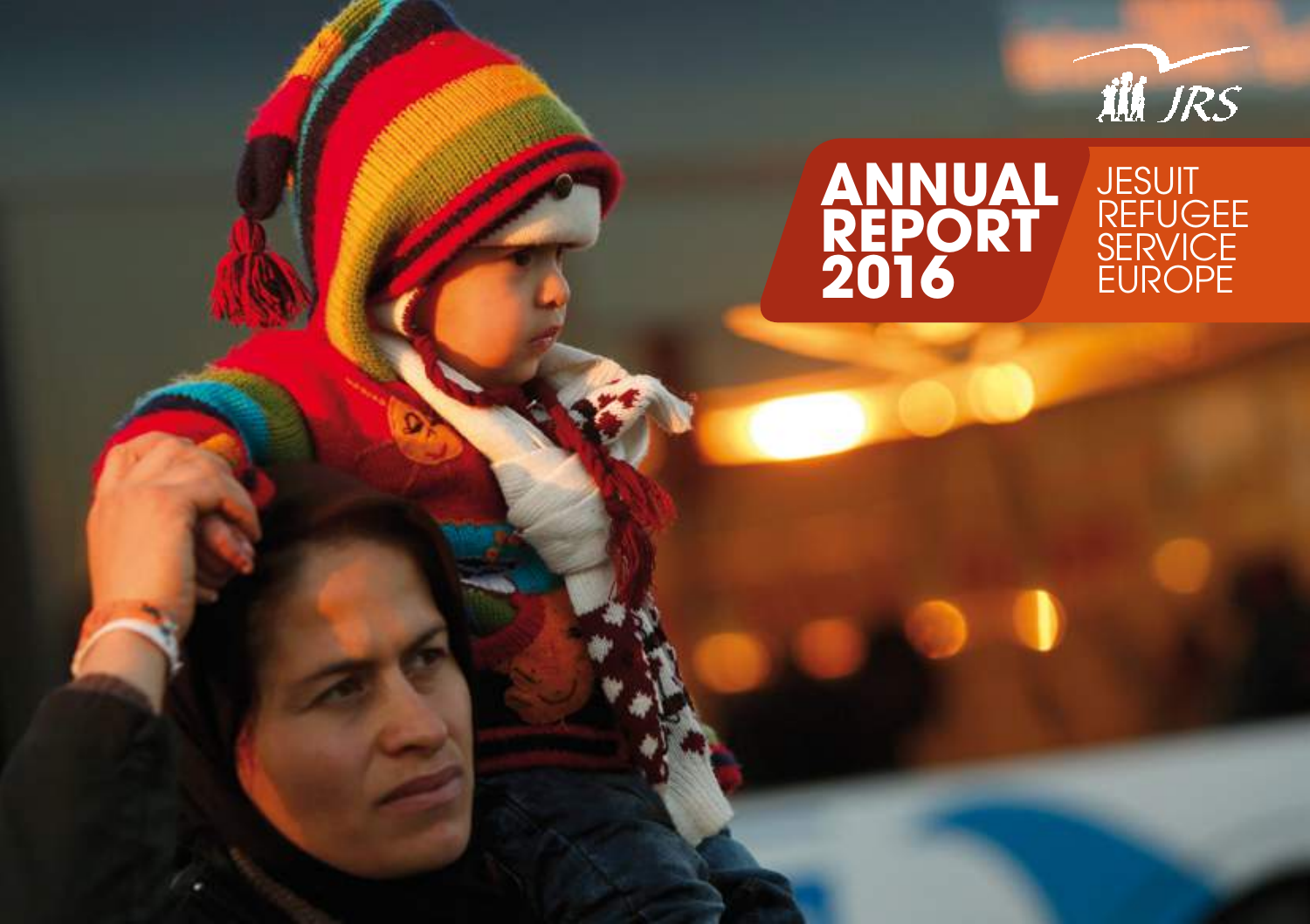# THE JRS

The Jesuit Refugee Service is an international Catholic organisation established in 1980 by Fr Pedro Arrupe SJ. Its mission is to accompany, serve and defend the cause of forcibly displaced people.

JRS Europe Chaussée de Wavre 205 1050 Brussels Belgium

Executive Editor: Jose Ignacio Garcia SJ Editor: Oscar Spooner Designer: Simona Zucca

Published: June 2017 This report covers the period January to December 2016

Cover photo: A mother carries a child on her shoulders after refugees arrive at the port of Piraeus, near Athens, Greece. **© Darrin Zammit Lupi / JRS Europe**

Back cover photo: A JRS staff member and refugee child at the transit camp in Sid, Serbia. **© Darrin Zammit Lupi / JRS Europe**

### **table of contents**

| Why them, and not me? $\ldots \ldots \ldots \ldots \ldots \ldots \ldots \ldots \ldots \ldots \ldots 3$ |
|--------------------------------------------------------------------------------------------------------|
|                                                                                                        |
|                                                                                                        |
|                                                                                                        |
|                                                                                                        |
|                                                                                                        |
|                                                                                                        |
|                                                                                                        |
|                                                                                                        |
|                                                                                                        |
|                                                                                                        |
|                                                                                                        |
|                                                                                                        |
|                                                                                                        |
|                                                                                                        |
|                                                                                                        |
| SE Europe (Croatia, Kosovo, Macedonia, Serbia) 20                                                      |
|                                                                                                        |
|                                                                                                        |
|                                                                                                        |
| Appendix I - The structure of JRS in Europe 26                                                         |
|                                                                                                        |
|                                                                                                        |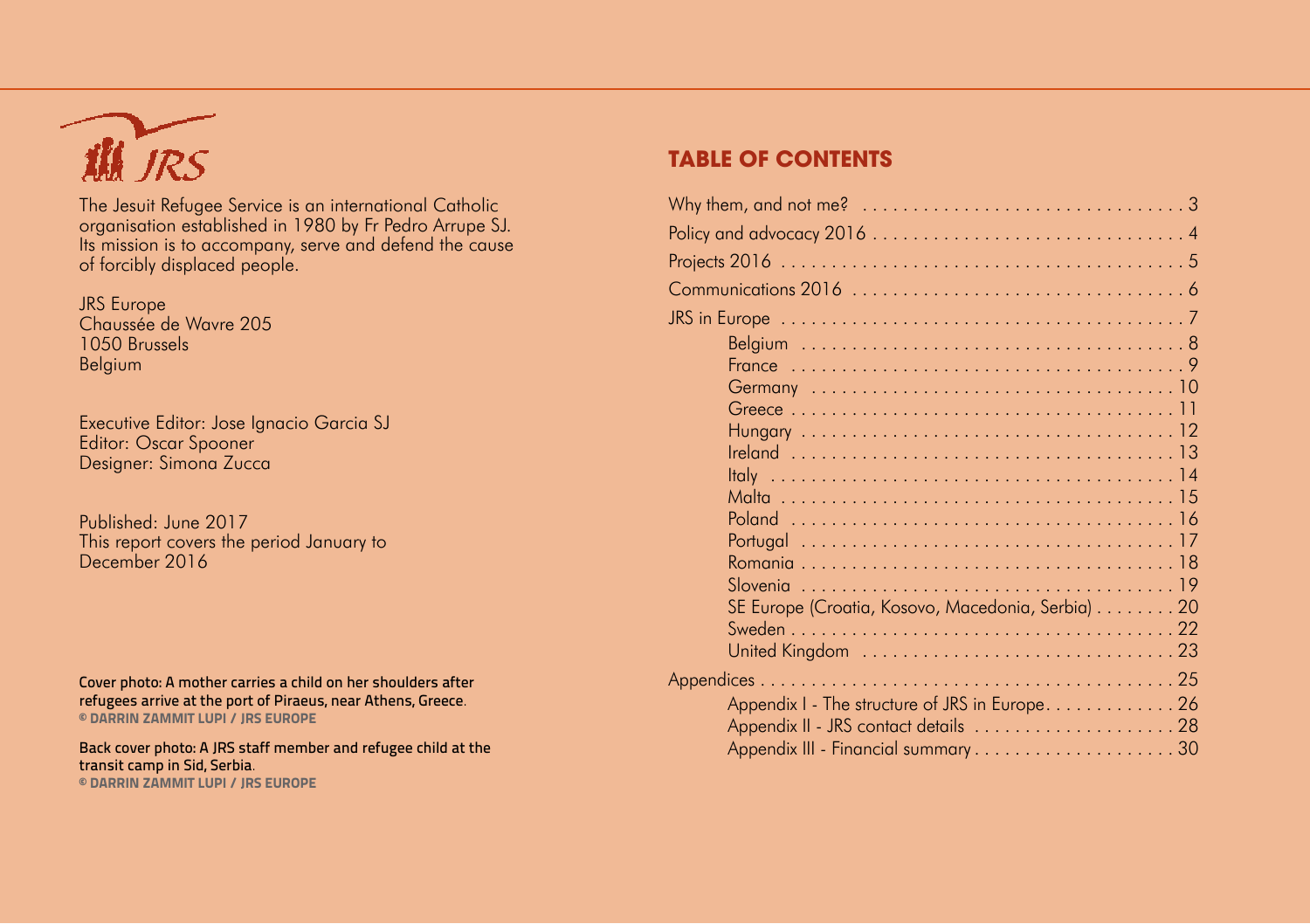### **Why them, and not me?**

In our annual report, we present the main activities carried out by the teams of JRS in Europe, data on the people who have benefited from our programmes and details of the financial resources needed for these activities. But all of this information is always insufficient to convey the complexity of the lives involved in this commitment to the service of the forcibly displaced people who arrive in Europe.

Behind this report are hundreds of hours of dedicated work by professionals and volunteers, sometimes in face-to-face meetings with beneficiaries, sometimes in the loneliness of the office drafting reports or squaring budgets. Nor can this report fully account for the generosity of our donors, as well as their diversity. In addition to funds from public and private institutions, we have also received small donations from individuals and friends. Everything is valuable, and we thank you all for your generosity.

Finally, a report can never adequately account for the vital efforts of refugees and migrants. They are the victims of violence, exploitation or the lack of future. Their efforts to find protection and to secure a better life for their families reminds us of the most basic principles of human solidarity. As Pope Francis recently recalled, *"why them, and not me?"* A minimum of human empathy makes us feel the strength of this call to commit ourselves to the safety and well-being of those who suffer so much. In our case, our Christian faith, makes us recognize in the efforts of these peoples a precise call from God to commit ourselves to accompany, serve and to defend these populations.

The year 2016 has seen the end of the dramatic arrival of thousands of people in Europe. The result of successive border closures is that more than 60,000 people are stranded in Greece as an indeterminate number are on the route to Central Europe. We note, with concern, that while some nationalities receive a rapid response to their asylum applications others are denied very quickly or the response is extended indefinitely. All this provokes an obvious lack of protection. Processes such as family reunification are now painfully prolonged in time. The message that is sent is quite clear: Europe does not want to make any more effort.

In this lack of real commitment, we must



mention the shameful agreement between the EU and Turkey which implies a clear neglect of European responsibilities - legal, political and moral - and the inability to carry out the planned relocation scheme. Not to mention the direct refusal to receive refugees by some governments, which have even promoted campaigns in favour of fear, and, in the end, stoking divisions in society.

The year 2016 leaves a bitter memory, because when it was most needed the European response was – at the least - poor. Our report tries to show that although our governments have been disappointing, the solidarity and commitment of many men and women in Europe continues to shine brightly. Our gratitude to all of them.

> Jose Ignacio Garcia SJ Regional Director, JRS Europe June 2017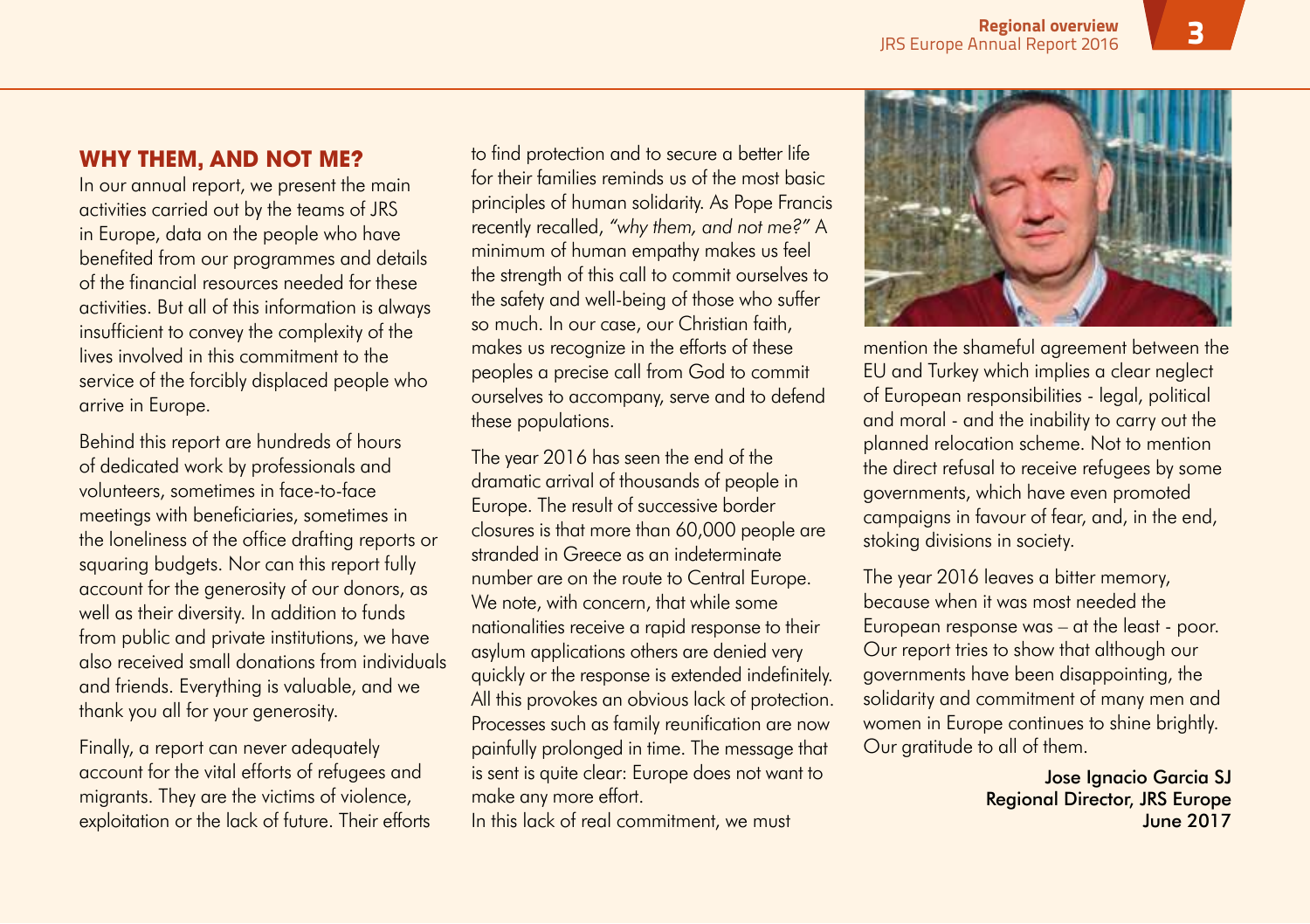### Policy and advocacy 2016

Whilst in 2015 over one million forced migrants travelled to Europe in search of safety, in 2016 the number of arrivals was two thirds lower, partly due to border restrictions and partly other factors which made travel even more dangerous and costly for the victims of war and persecution.

With an unprecedented number of displaced people worldwide (over 65 million), we drew attention to the limitations of the European response within the global refugee context.

JRS Europe's advocacy continued to work for solutions prioritising human dignity and justice.

#### **Access to protection**

With no other options open, the vast majority of refugees were forced to pay smugglers extortionate fees to board unseaworthy and overcrowded vessels to try and reach a European shore – sometimes Italy, sometimes Greece. Over 5000 people died in shipwrecks during



the deadliest year to date. JRS Europe continued to urge policymakers to open up more safe and regular channels for people to reach Europe in order to undercut the business model of smugglers and prevent more unnecessary deaths.

Sadly, European states often acted independently of each other, closing borders and introducing restrictive laws. This greatly hindered a common European effort to receive and care for refugees in an appropriate way.

The EU-Turkey deal of March represented a low-point for refugee protection in Europe and we published a detailed analysis of its deficiencies which was widely used with policymakers.

#### **Social inclusion**

As part of the project Best Practices to Combat Racism and Xenophobia and its campaign 'I Get You' we designed a research methodology to analyse grassroots initiatives working with refugees in Europe. This drew on the expertise of academics, practitioners and forced migrants themselves as we narrowed down our criteria for assessing best practices. The final report will be published in 2017.

#### **Alternatives to detention**

During the year we saw an unfortunate increase in the use of detention by states. Therefore, we re-doubled our efforts to promote alternatives to detention together with national offices and as part of the International Detention Coalition. We also conducted an advocacy training session with detention visitors from around Europe in Brussels, as part of the 10th Detention Visitor's Support Group.

JRS Europe policy and advocacy officer Mark Provera (seated centre) takes part in a policy seminar on alternatives to detention. **© JRS Europe**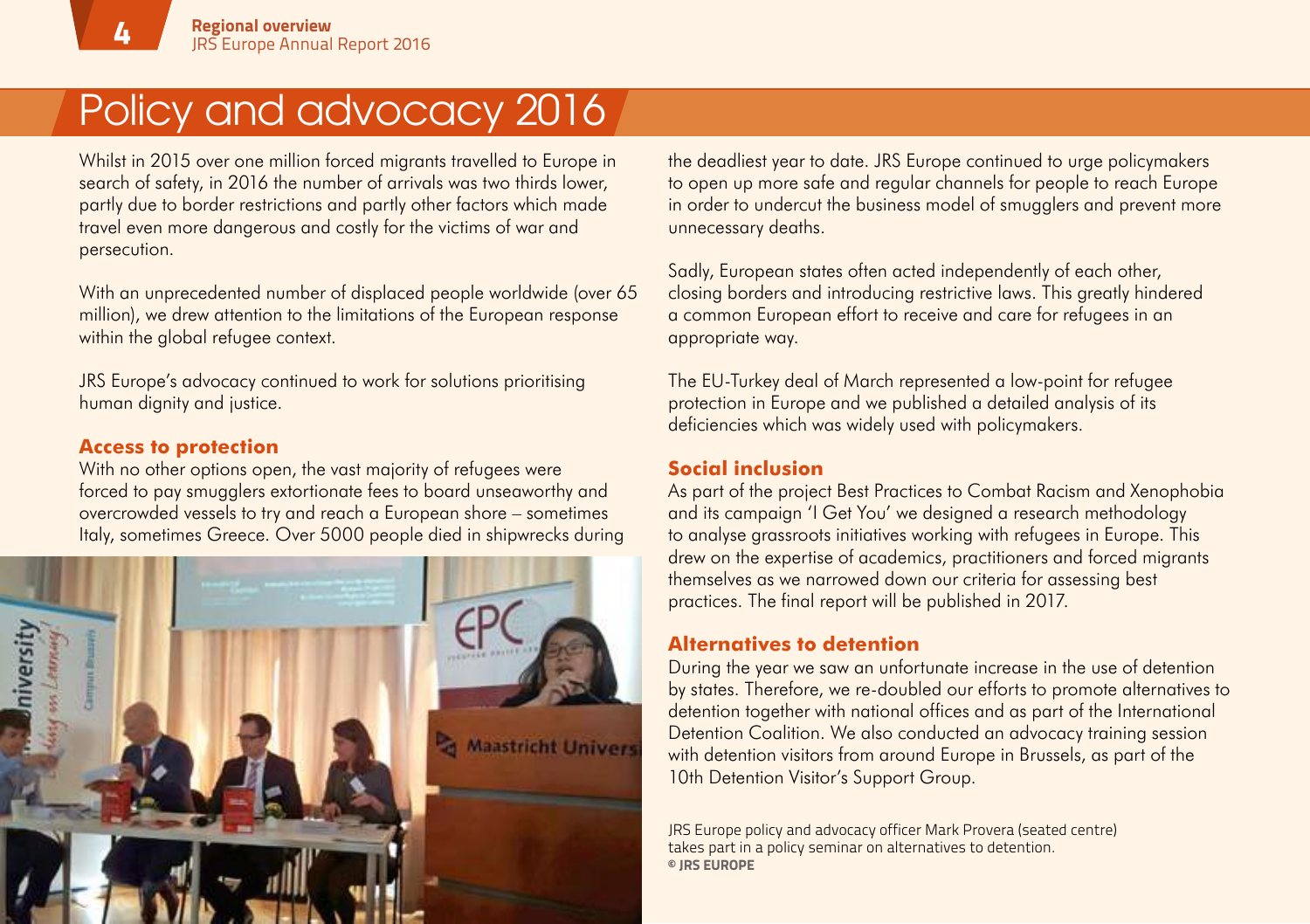## Projects 2016

During the course of the year our services shifted from helping refugees on the move to establishing projects more focused on education and integration.

#### **I Get You**

We launched the *I Get You* campaign two months ahead of World Refugee Day to collect stories of welcome and to map local refugee initiatives. During the course of the mapping campaign we collected data on over 300 initiatives across the nine participating countries. The EU-funded project will result in a report highlighting best practices to combat racism and xenophobia. We also collected many photos and testimonies covering diverse activities from a bike workshop in Zagreb to an archaeological dig in Italy and a refugee walk in Germany. For more information please visit the campaign website here: www.igetyou-jrs.org

#### **Communities of Hospitality (CoH)**

A three-year project, CoH supports community building initiatives and grassroots advocacy for forced migrants in Belgium, France, Germany, Italy, Malta, Poland, Portugal, Romania, United Kingdom and Spain. The project has helped fund a hosting project called Up Together in Belgium and a hospitality campaign in Spain amongst many other activities.

#### **Protection at External Borders (PEB)**

Monitors and documents human rights violations against forced migrants at Europe's external borders through a research observatory while providing accompaniment and services to those affected. The implementing partners are: JRS Malta - SJM Spain - JRS South-East Europe (Croatia and Serbia) - JRS Romania - JRS Greece - Instituto Pedro Arrupe (Sicily).

> Screenshot of the I Get You website. **© JRS europe**

#### **Greece and the Balkans**

JRS Europe coordinated the emergency response of several JRS country offices to the increased refugee arrivals in Europe. We catered to the most basic needs of people on the move such as accommodation, food, and language translation. Following border closures which made movement for refugees more difficult we have adapted to more longterm services, such as language and IT training, for refugees in the region. Finally, JRS Portugal and JRS Greece are working together to inform and assist refugees in Greece who are eligible for relocation to Portugal under the EU scheme.

#### **10th Annual Detention Visitors Support Group in Brussels (DVSG)**

For the 10th year running, JRS detention visitors from around Europe convened in Brussels to exchange experiences and learn together. The focus of this year's training was on identifying victims of human trafficking.

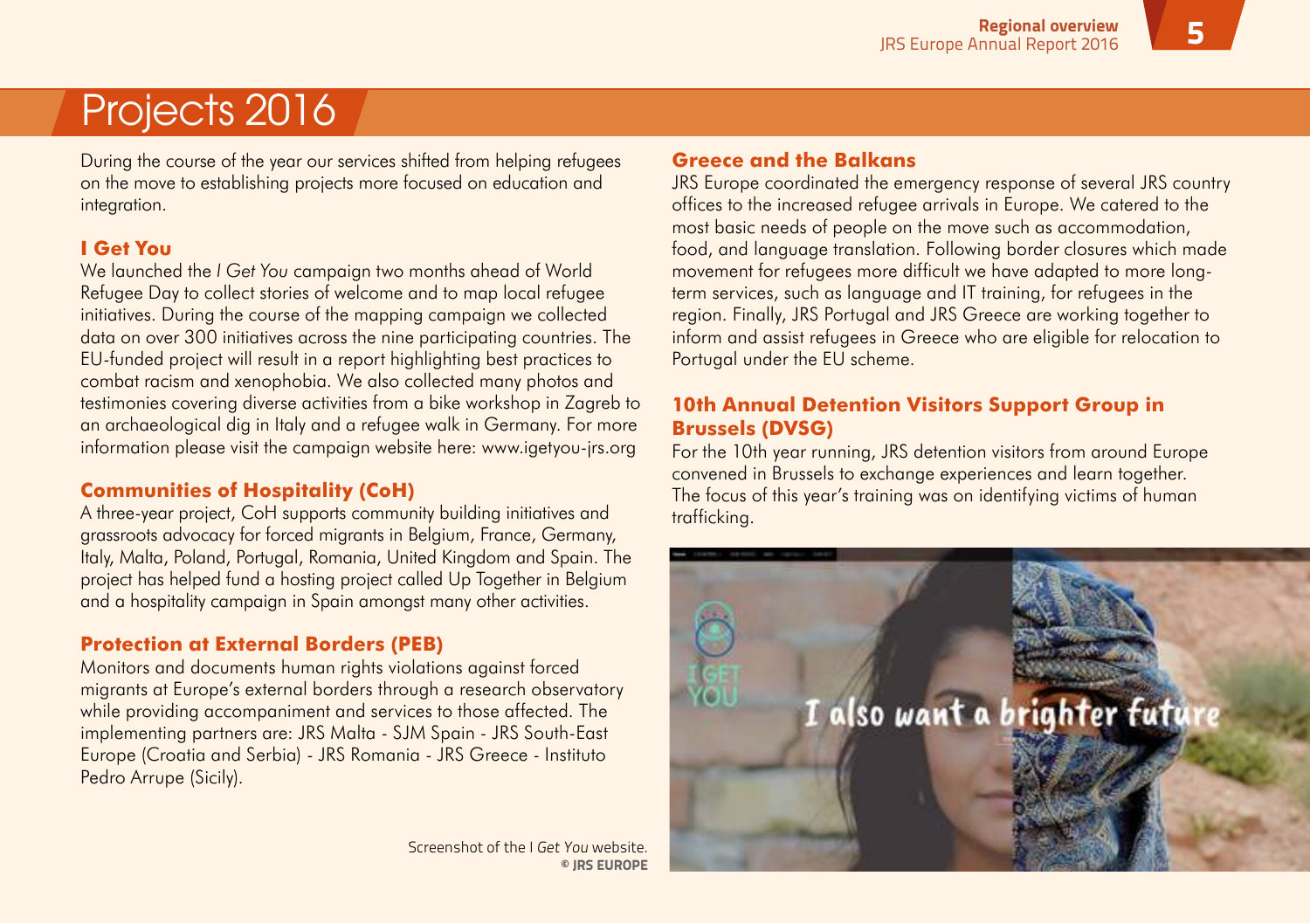### Communications 2016

JRS Europe communications continued to grow in 2016 as we highlighted the voices of refugees across print, web and audiovisual media. Our ability to reach new audiences and seamlessly communicate our advocacy positions and work on the ground was crucial.

#### **Journeys of Hope**

From February to March 2016 we travelled with refugees through Greece and the Balkans, listening to their stories, hopes and dreams for a new life in safety. JRS writer, Danielle Vella, sent a weekly dispatch from the refugee routes which was published on the JRS Europe website and shared via electronic newsletter.



This awareness raising campaign came at a pivotal moment, just as countries along the Balkans started closing their borders in a domino effect and before the EU-Turkey deal was made. Journeys of Hope gave a voice to individual people who were otherwise noted as mere statistics by state authorities.

The title page of Journeys of Hope (English edition). **© JRS europe**

The stories were vividly illustrated by award-winning photojournalist Darrin Zammit Lupi who travelled with Danielle. Finally, all eight dispatches were printed in an 80-page colour booklet that was released for World Refugee Day on 20 June. By September several thousand booklets had been disseminated, including French, German, Italian and Spanish language editions.

#### **Media**

During the year JRS Europe was featured in several prominent news outlets in Europe. As parts of the media and politicians continued to use the rhetoric of a 'refugee crisis', JRS Europe provided a clear, balanced analysis of events, consistently urging the EU with its vast wealth and resources to do more. Our voice was shared by Newsweek, Euronews, the IRIN humanitarian news network, America Magazine Catholic Review, Vatican Radio, and KNA amongst others.

#### **Networking**

In the face of increasingly restrictive EU asylum policies we reinforced our cooperation with other organisations who support refugees.

JRS Europe engaged and cooperated regularly with civil society partners in Brussels and beyond – from Caritas Europa, the Red Cross and Oxfam to Amnesty Europe.

JRS Europe remained an active member of the European Council on Refugees and Exiles (ECRE) and the Platform for International Cooperation on Undocumented Migrants (PICUM).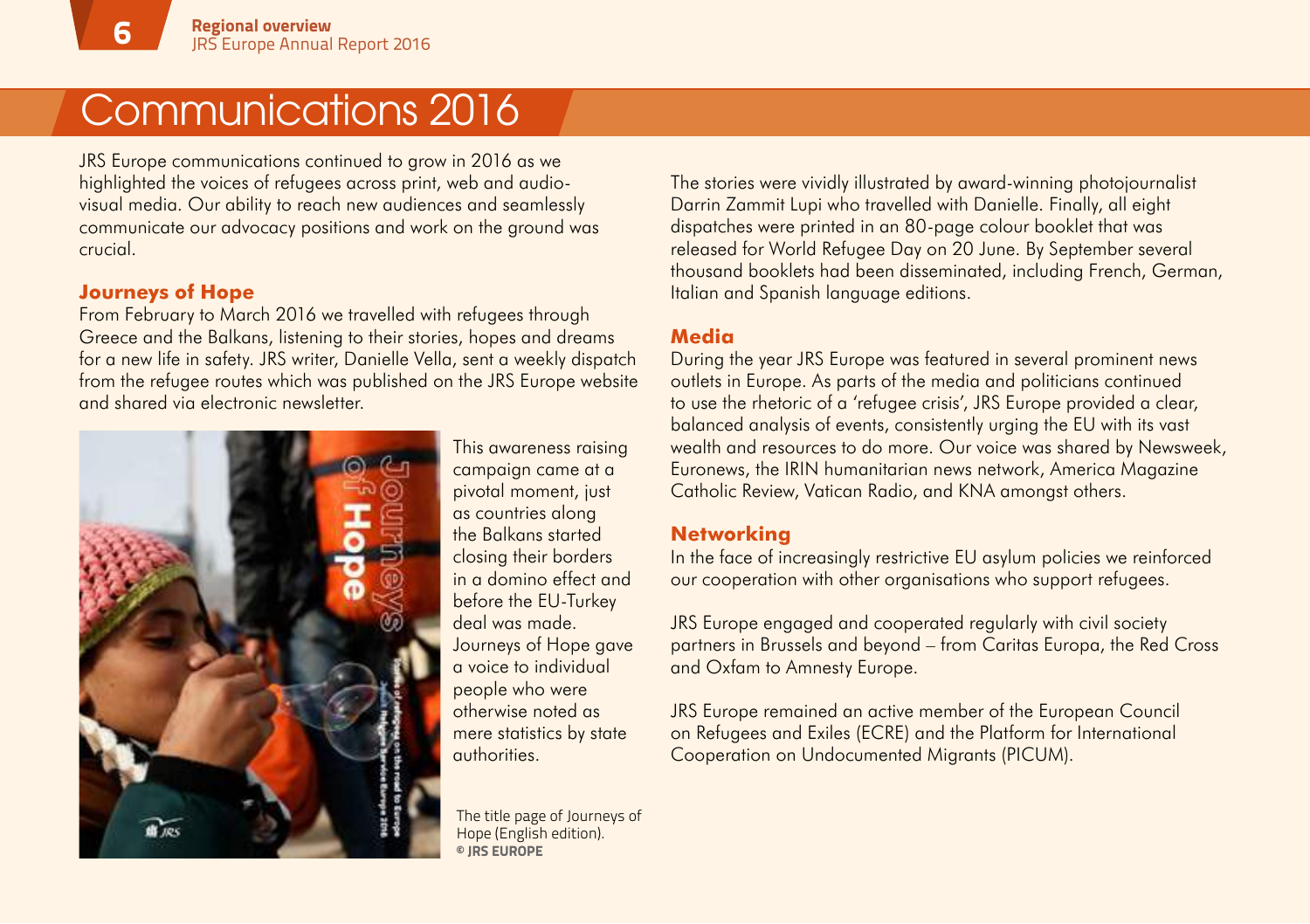### **JRS in Europe**

**Belgium France Germany Greece Hungary Ireland Italy Malta Poland Portugal Romania Slovenia**

**SE EUROPE (CROATIA, KOSOVO, MACEDONIA, serbia)**

**Sweden**

**United Kingdom**

**7**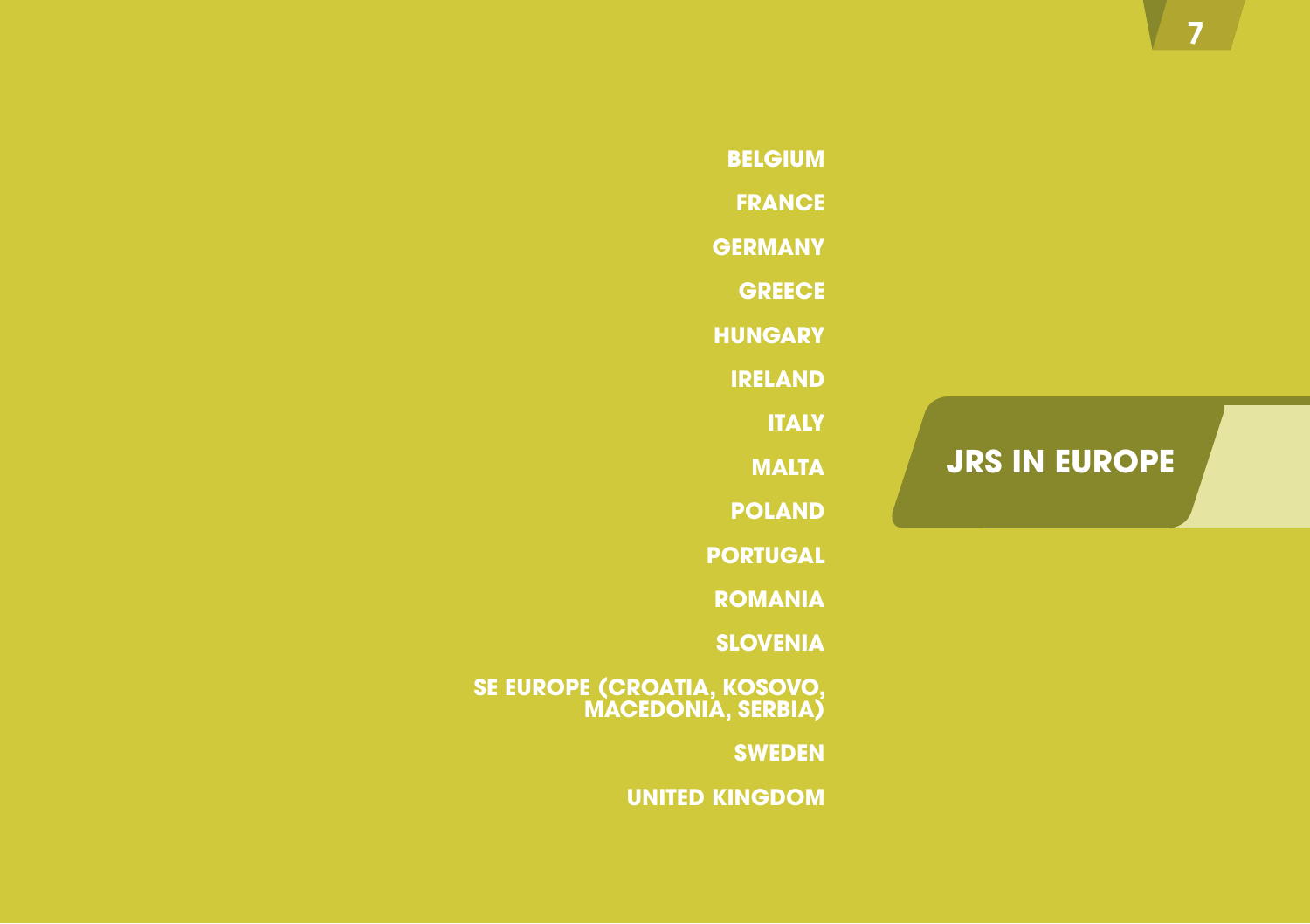## BELGIUM

**88**

#### **Communities of hospitality**

JRS Belgium has been hunting for best practices in 2016. We approached over a hundred Belgian refugee welcome initiatives and conducted in-depth interviews with over a dozen. These encounters, to quote I Get You (italics) expert Elisabeth, "inspire tremendous hope." Belgian citizens are showing a strong drive to build their communities and have very diverse ways to go about it.

It always seems to start the same way: people see a hole in the system and decide to do something about it. We are especially impressed by the strength of "buddy systems", where a one-on-one partnership is formed to enable a

personal accompaniment. Take a look at the *I Get You* website to see what we've been up to (http://www.igetyou-jrs.org/belgium/ available in French and Dutch).

Meanwhile, our visitors are keeping up the pace. Detention remains among our top priorities with nine accredited visitors and as many volunteers. They delivered visits at all Belgian detention centres and return houses but one.

Our *Up Together* community of hospitality grew from strength to strength this year. Ordinary Belgians are opening their homes and lives to people released from detention centres with no rights, hope, or guidance. They offer a place of rest and dignity to those at the most vulnerable points in their migration project. The next step

is to orient themselves toward their future. JRS Belgium accompanies both hosts and guests every step of the way. With networks in six cities, *Up Together* is now present in all three federal regions of Belgium. Several refugees and forced migrants have completed the one-year program.

To enable people to make up their own mind about their future is extremely rewarding for the hosts. Meanwhile, the friends and families of the hosts get to meet, in a dignified setting, the people they are used to hearing about as illegals, and who are, of course, just people.



#### **Quick facts**

- 330 visits in detention.
- 136 community-building initiatives identified and contacted as part of *"I Get You"*.
- 515 people interested in *"Up Together"* attended info sessions in 12 cities across the country.

Career mentor Chantal (R) shares a laugh with Mamadou (L) who is taking part in the Duo for a Job scheme to help re-build his life in Belgium. This initiative was mapped as part of "I Get You". **© JRS Belgium**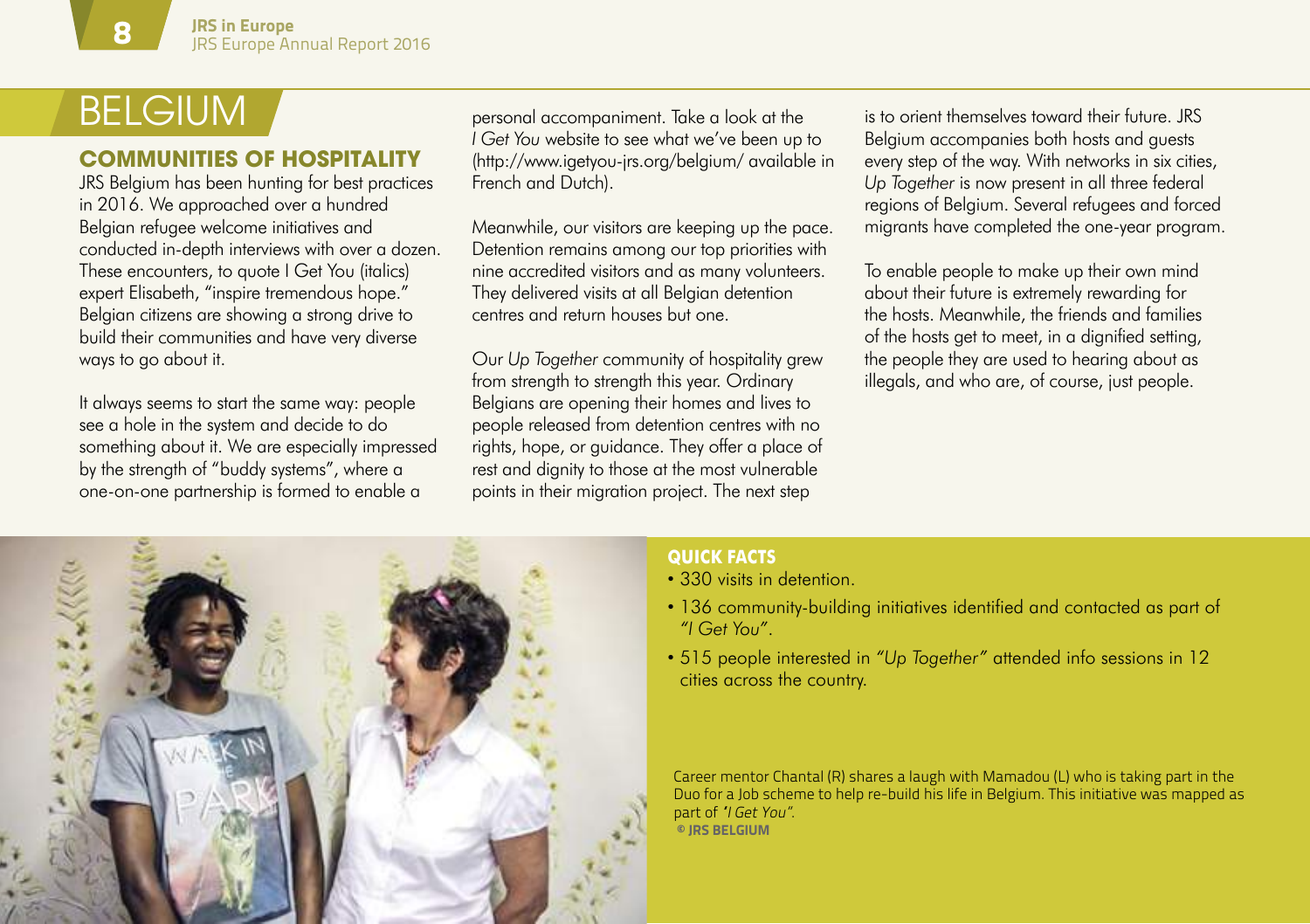## **FRANCE**

#### **Opening doors, horizons and minds**

In 2016, the number of asylum seekers increased by 13% compared to the previous year. Only around half of those people who request asylum receive shelter. Therefore, JRS France keeps on developing the *"Welcome en France"* project which is a network of homes where the person will find hospitality, for periods of four to six weeks over a time up to nine months. This year, we doubled our capacity and welcomed 582 asylum seekers.

The *"Welcome Jeunes (Youth)"* project offers around 30 to 40 activities per month, including yoga, soccer, dance, discussions, museum visits and hiking. But more importantly, we aim to uplift the spirit, where each member, whether a refugee or a local, is empowered to contribute to the organization of the activities and co-animate programs. We intend to promote a place where there are no beneficiaries and volunteers, but human beings, companions, that meet each other, live in true encounter and eventually become friends.

To promote true encounters drives us to organize our French classes or jobs workshops and to strive for an accompaniment based on one-to-one relationships. In addition to

#### **Quick facts**

- 1,719 asylum seekers were hosted by French families at home as part of the Welcome en France project.
- During the year over 800 people (refugees and locals) took part in the activities of the Welcome Youth project.
- 4,000 hours of French language classes provided.

Music class in the park as part of the Welcome Youth project. **© Federico Zaa / JRS France**

a group dynamic, there is always a buddy to support each individual so that the community support serves the personal voice. In that respect, we produced some publications and journals, that give people a chance to express themselves.

Thanks to the *"I Get You"* Campaign, we have explored and identified 55 new initiatives, that were promoting ways of welcoming refugees. It helped us to step back from our work and open our minds to the dynamism of other associations and reflect upon what we were doing. We also started to develop a



web portal for asylum seekers, refugees and those who accompany them, in four different languages to ease the access to French classes, formation, and employment etc.

JRS France keeps on strengthening and developing the existing programs as well as inventing new ones.

*"I love to participate in the activities because the discovery of another culture is enriching. I love to share and to listen to other people. I love mankind, and that is what JRS is for me."* – Zarif, refugee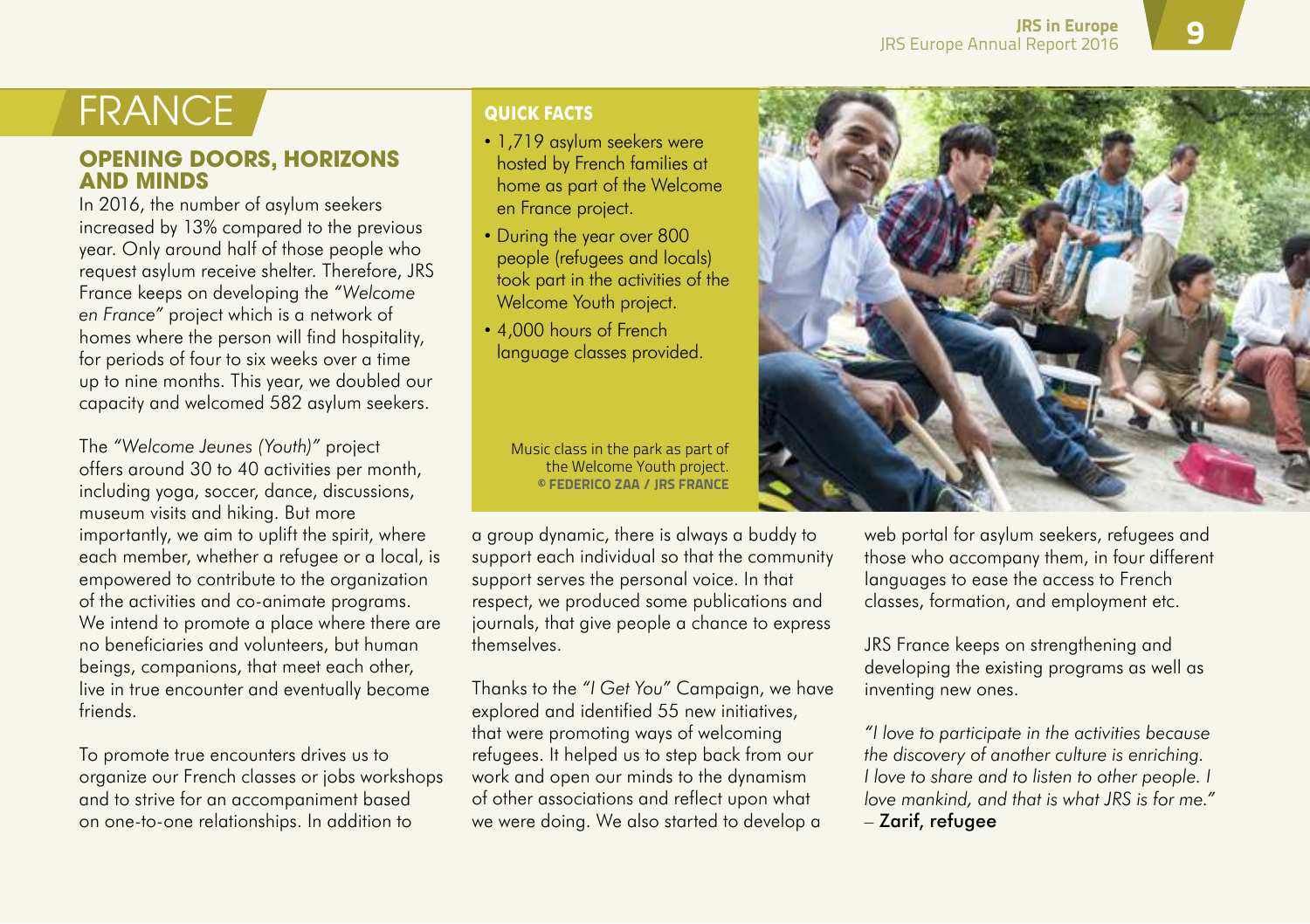## **GERMANY**

#### **Locals' welcome / government roll-back**

On the political level, 2016 was a year of legal roll-back in German asylum policy laws. Probably the most severe of the new regulations makes it impossible for many of the refugees from Syria and other violencetorn countries to reunite with their closest family members. Further, Germany is pushing mass deportations to Afghanistan.

JRS has been fighting this severely negative policy trend, lobbying for a more just and reasonable approach. JRS has been communicating to policymakers and the public why many of these laws do not make sense neither for refugees nor for the host society. In public lectures and discussions within parishes,

schools, civil and political initiatives – often covered by the press - JRS director and staff intensely engaged in awareness raising with the general public.

At the same time, the overwhelming support for refugees amongst ordinary citizens has continued. As part of the *"I Get You"* campaign, JRS Germany has been in contact with 50 refugee initiatives around Germany to understand factors of success and challenges and to collect best practices. The feedback of these community building initiatives is valuable for those policymakers who want to effectively support the grassroots driven welcoming culture.

A new JRS team working with Br. Dieter Müller SJ in Munich has begun to counsel and accompany 180 asylum seekers who live in

a state-run refugee accommodation centre in the city. From the beginning of this project, JRS worked closely with the Jesuit University for Philosophy Munich and the Institute of Social Policy. JRS has facilitated meetings between students and neighbours and the refugees here right from the start.

As in the years before, JRS continued to support parishes who host refugees in order to prevent their deportation under the Dublinregulation (known as Church asylum). JRS also continued to provide pastoral care and legal counsel for refugees, migrants and asylum seekers in detention centres.

An "I Get You" initiative: "Frans Hiking" is organised by Syrians who have brought the idea of their friend Fr Frans van der Lugt SJ to Germany. **© C.Ender/JRS**

#### **Quick facts**

- Legal aid to 1,800 asylum seekers and migrants in Berlin and Munich, individual and group counselling in state-run accommodation centres as well as within the hardship commission of Berlin.
- Pastoral and legal care of 500 migrants and refugees held in detention prior to their deportation, giving legal aid to 110 of them, securing release in 40% of these cases.
- Support for 100 refugees and parishes in church asylum.

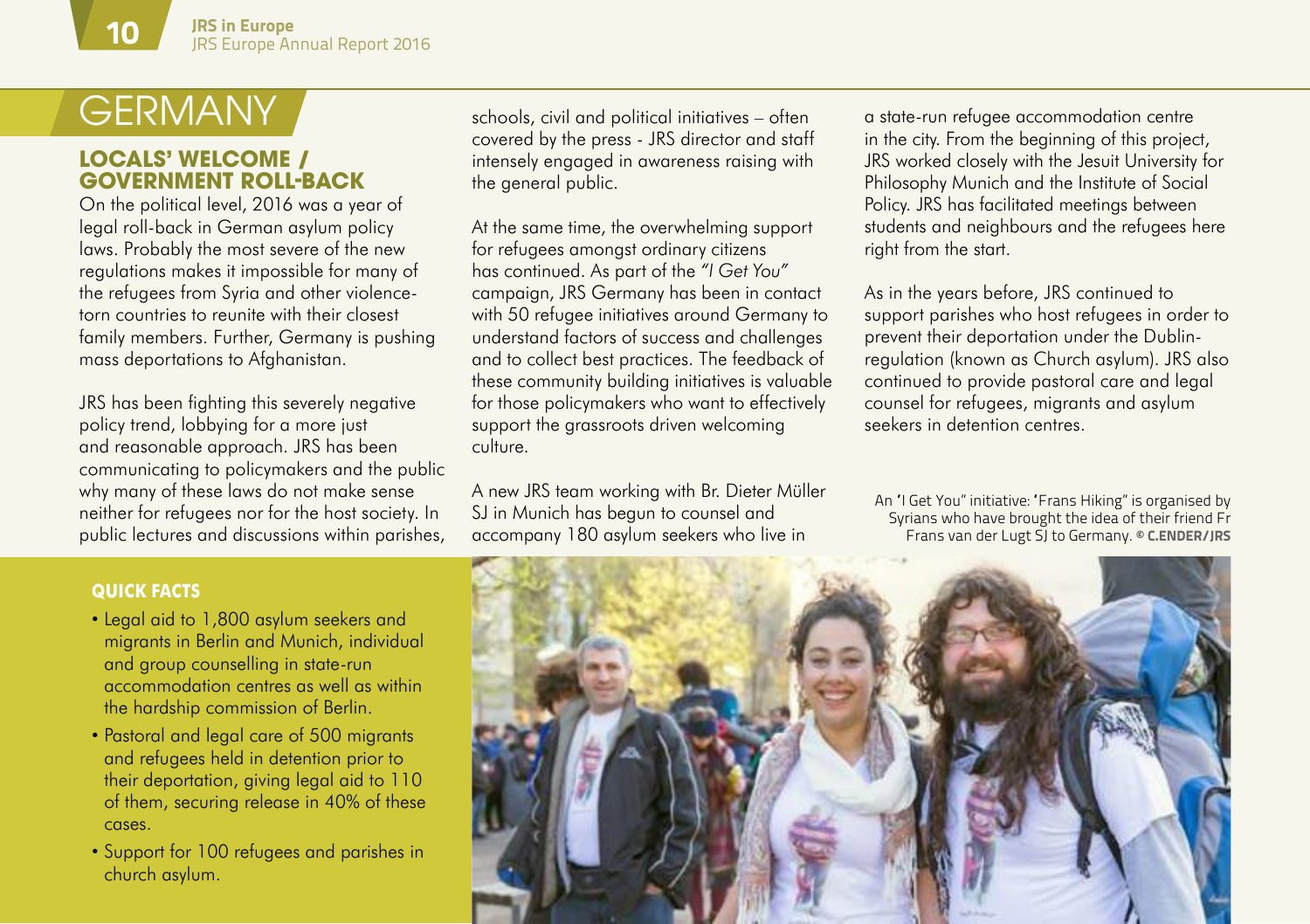## **GREECE**

#### **GROWTH AND DEVELOPMENT**

2016 was a year of growth and development for JRS Greece. It was a year of consolidation of our work but also a year to face new challenges, with and for the refugees, especially for those stranded in Greece including for those waiting for relocation processes and family reunification to other EU Member States.

As border controls tightened in March 2016, the situation radically changed in Greece. Thousands of people became stranded in the country for an unknown period of time. In that context, JRS Greece began the plans to open a second shelter in the Victoria Square neighbourhood in Athens to continue to welcome displaced people especially vulnerable families, single women with children, and victims of violence or torture.

Through the generosity of international donors, JRS Greece was able to distribute clothes, food and non-food aid to those most in need.

Besides humanitarian relief, JRS Greece facilitated integration workshops and access to education. More than 20 European volunteers organised special skills workshops as well as language classes in Greek, English and German.

The Pedro Arrupe Centre in Athens supported the education 158 children of migrant families living in the area. Despite great adversity, JRS Greece was also able to enrol all of the refugee children living in the shelter in Greek public schools, as well as with additional after school support at the Pedro Arrupe Centre.

Through accompaniment and advocacy efforts, our staff witnessed testimonies about survival experiences of refugees who have reached Greek shores. As part of the Protection at External Borders (PEB) project, around 40 cases of human rights violations in Greece were logged for further reporting and analysis.

Finally, JRS Greece offered its expertise as part of the EU relocation scheme in partnership with JRS Portugal, the Portuguese Embassy and Platform for Refugee Support (PAR). Since January 2016, around 90 families were interviewed by the JRS Portugal team, in JRS Greece's offices, to help them to be better oriented before their arrival and welcome in Portugal.

A computer skills class provided by Wahid, originally from Afghanistan, in the JRS shelter in Athens. **© JRS Greece**

#### **Quick facts**

- Since the beginning of the year, JRS Greece welcomed more than 800 people on the move. Since March 2016, around 120 people have been welcomed for more than 4 months.
- JRS Greece shelters: 55 vulnerable refugees and asylum seekers hosted from Syria, Afghanistan, Kurdistan, Pakistan, Iraq. 110 meals served each day, prepared in rotation by the residents themselves.
- 20 vans of donations (45 tonnes of non-food items, clothes, food) were distributed.

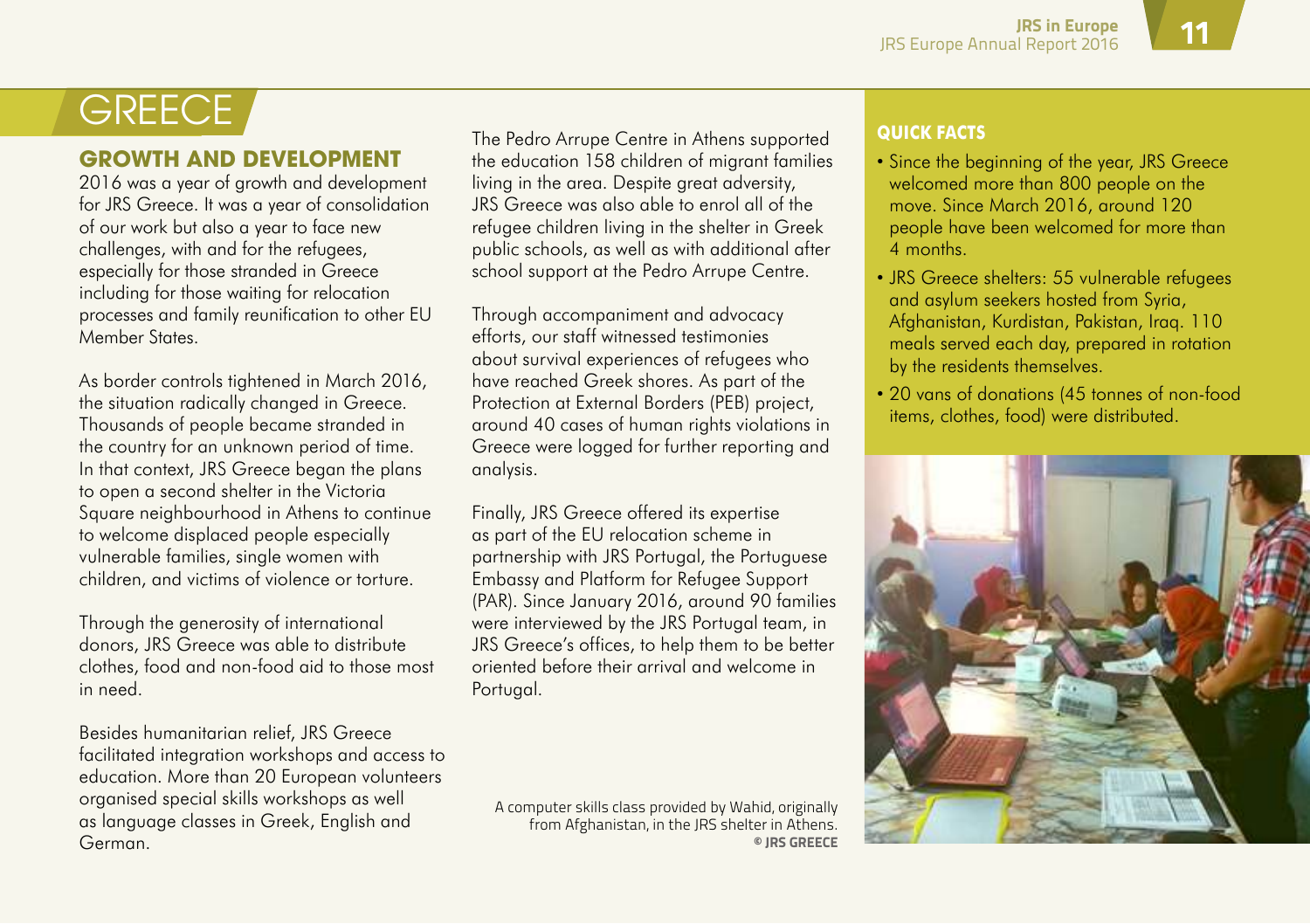#### **EDUCATION AND CULTURAL dialogue**

JRS Hungary continued to support the social inclusion of refugees in Hungary. The office developed programmes that reflected local needs and were built on the experiences of JRS and followed Jesuit traditions by providing direct support and starting to build models designed to be easy to pass on.

In terms of direct support, we provided social, educational and legal assistance for asylum seekers living in camp Bicske or in Fót centre for unaccompanied minors and for refugees living in Budapest. One of the refugees, living in the camp said that *"the service helped us to study, to buy food and gave us shelter"*.

Focusing on school inclusion, we launched a pioneering programme in cooperation with a local catholic school centre. Based on observed experiences, we plan to develop an educational booklet containing recommendations on curricula and programme implementation for Hungarian schools willing to provide access to education for refugees.

To support teachers to welcome and institutions to enrol refugee children and youth, we started to develop and adapt educational materials based on which reflections on various social tensions become possible. Within this framework

HUNGARY a JRS booklet was adapted for elementary school **QUICK FACTS** students to learn about inclusion, an e-learning material was elaborated that helps high school students to understand the complexity of migration, and various in-class activities were organised.

> As we aim to support our society to become more sensitive to and responsible for its vulnerable groups, we organised various public events in the local House of Dialogue. Among these events we hosted a concert with a Kurdish folk singer as well as various public debates.

In order to achieve our mission we cooperate with volunteers. As part of this, a methodology for welcoming, involving, selecting and training volunteers was developed and introduced in 2016. Why support the supporters? As one of our volunteers claimed: *"It is a very interesting experience to understand how you can help. It is difficult when you can't help. Sometimes you can't give what is needed. Sometimes they don't need what you offer"*. In this way, we cooperated with trained volunteers whose work we respect to the highest degree. On one hand, volunteers help us to reach our goals, and, on the other hand, by serving and accompanying refugees they demonstrate solidarity and hospitality in a very direct manner. One of them recently said: *"Working with refugees confirmed my belief that turning personally to another individual always means an answer in every difficult situation."*

> Hungarian language lesson **© Kristóf Hölvényi / JRS Hungary**

- Individual and small-group Hungarian language courses for all ages throughout 2016. The majority of these classes were held by volunteers but professional Hungarian as a Foreign Language experts joined us as well.
- 50 trained volunteers worked with JRS Hungary in 2016.
- 22 persons participated in social and educational programmes received direct and ongoing support from the local JRS.

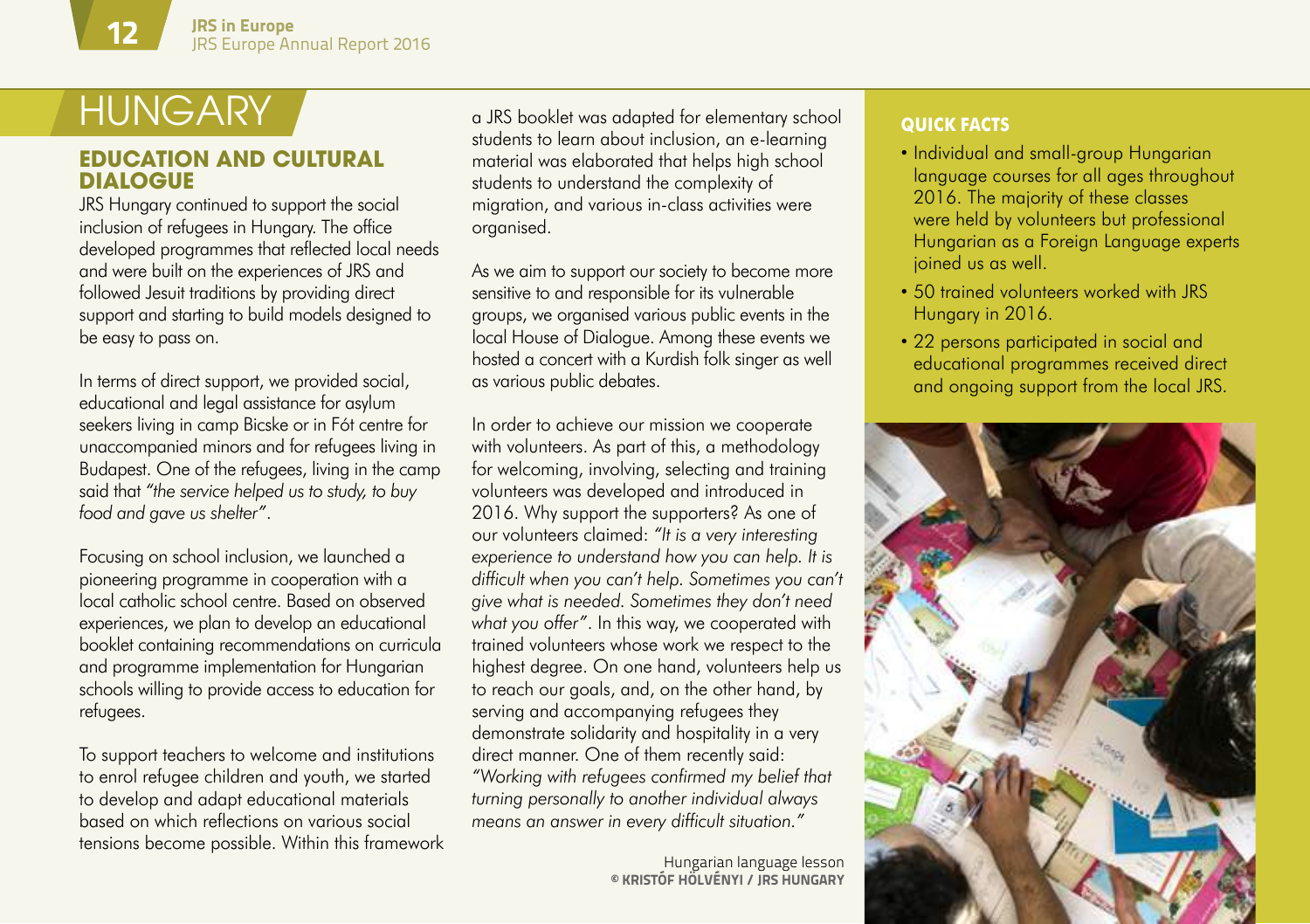#### **Championing forgotten refugees**

Throughout 2016, while much of the focus was on the 'refugee crisis', JRS Ireland sought to ensure that the needs of asylum seekers hidden from sight living long term in Direct Provision were not forgotten.

JRS Ireland directly assisted more than 500 'long stayers' in resolving their status. However, due to a national housing crisis, by the end of 2016 there were 450 people with status still residing in state accommodation centres. Since publication of the Report of the Working Group on the Protection Process in June 2015, 90 percent of persons five or more years in the system (around 2,000 persons) have been granted leave to remain.

Throughout 2016 the JRS Ireland Transition Project prioritised the long-term integration needs of asylum seekers, seeking to increase employability through training, information and sponsorship. Furthermore, a joint initiative with the Peter McVerry Trust, a homeless agency, is being developed to help secure accommodation and provide wraparound integration supports for long stayers exiting Direct Provision during 2017.

In April 2016 JRS Ireland published *'Time to Act: Implementation of the Report of the Working Group on the Protection Process'*, which received widespread coverage across news and print media. At the launch, the former chairperson of the Government Working Group, Judge Bryan McMahon, stated: *"Ten months on, implementation of key recommendations has been slow and inadequately resourced. Worryingly, delays are again growing significantly at the earlier stages in the protection process"*. Furthermore, Eugene Quinn, JRS Ireland National Director, highlighted: *"Regrettably, the living conditions and supports for the almost 5,000 people residing in Direct Provision, one* 

IRELAND *quarter of whom are children, have not improved in any meaningful way."*

> A new International Protection Procedure, which aims to streamline the asylum process and produce more speedy decisions, commenced on 31 December 2016. However, JRS Ireland has warned that it may be some time before the anticipated benefits of a single application procedure reducing waiting times for protection decisions are realised.

The failure to resolve outstanding backlogs in advance of the introduction of this new procedure, as recommended by the Government Working Group, has resulted in the transfer of nearly 4,000 existing cases into the International Protection Office. The processing of these legacy cases under transition arrangements from the old system will significantly undermine its ability to eliminate the lengthy delays that characterised the Irish protection process for over a decade, with all the associated human costs.



#### **Quick facts**

- JRS Ireland provided outreach to individuals and families living in 13 Direct Provision centres and visited women detained in the Dóchas Centre (a prison) on a weekly basis.
- Children remained a priority focus and benefited through: homework and literacy clubs in Dublin and Limerick; the delivery of over 1,000 Christmas presents to Direct Provision centres; and 97 participants on JRS Ireland's Summer Programme.
- Advocacy for a stronger national response to the plight of refugees arriving in Europe, successfully making the case for enhanced resettlement places in light of failing EU relocation programmes.

JRS Ireland capacity building workshop in Balseskin Reception Centre, in Dublin. **© JRS Ireland**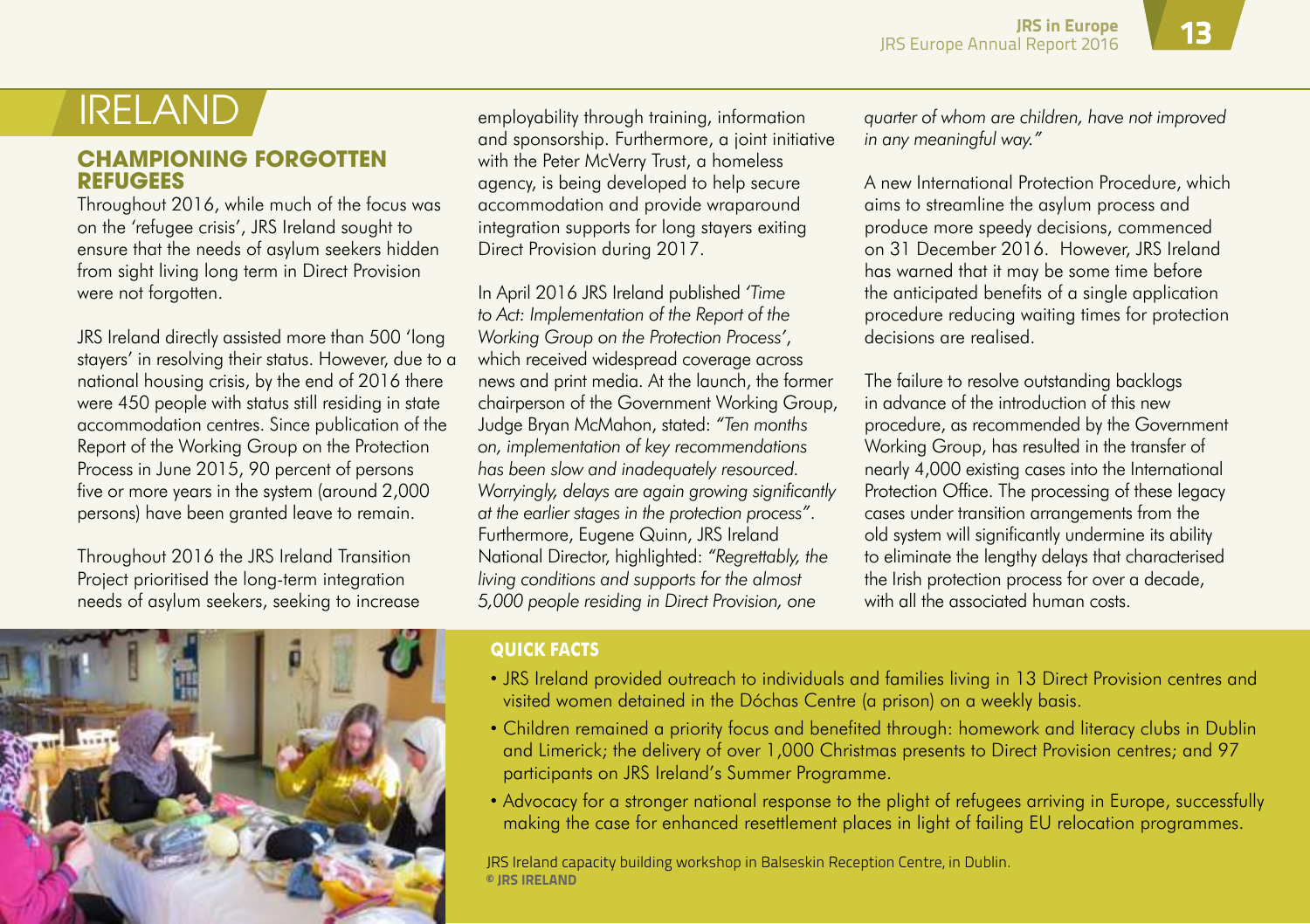## italy

#### **INTEGRATION AND intercultural exchange**

In a particularly difficult year for the protection of refugees in Europe, Centro Astalli continues to provide services to asylum seekers and refugees such as daily hot meals, Italian language lessons, accommodation centres, and medical and legal assistance.

Alongside these services, Centro Astalli improved activities and projects to accompany refugees and help them to become independent in a new context. We have given particular attention to the accompaniment of the most vulnerable refugees, such as those who have been victims of torture.

Thanks to the coordination of various services of Centro Astalli, such as the legal office, the clinic and the programme to support survivors of torture, around 700 vulnerable refugees have been welcomed and accompanied in a path towards rehabilitation.

During 2016, another major project has been collaboration with various religious institutions who have opened their communities to give hospitality to refugees. Centro Astalli has supported 30 congregations who have welcomed around 120 refugees: men, women and families. Many refugees have been able to find independent accommodation and a work contract after this experience of hospitality.

During this year, much work has been done in Italian schools, through the cultural project *'Finestre e Incontri'* on asylum and inter-faith dialogue. Around 25,000 students in 15 Italian cities have had an opportunity to listen to the testimony of a refugee or of a person of another faith.

Giulia (aged 15) says: *"It has been very interesting to meet Osman in our class. He is a Somali refugee, and he has spoken about his journey in the desert and on the sea to arrive at Lampedusa. At the end of telling his story I and my friends had many questions to know his life before the war. Now we have a completely different idea about migrants and refugees living in Italy. The media very often present migrants like a problem and never like possible friends."*

In June 2016, the President of the Italian Republic Sergio Mattarella visited our accommodation centre for men to celebrate the 35th anniversary of Centro Astalli on World Refugee Day.

In October 2016, *"Io sono con te. Storia di Brigitte"* a novel by Melania Mazzucco (celebrated Italian writer whose work has been translated into 27 languages) was published. The book speaks about Brigitte, a woman refugee victim of torture, accompanied and assisted by the many services of Centro Astalli.

#### **Quick facts**

- Centro Astalli served about 30,000 asylum seekers and refugees. Of those 15,000 living in Rome.
- Five days a week meals for about 300 forced migrants are cooked at the soup kitchen. Social and legal assistance for 1,000 asylum seekers and refugees. 600 forced migrants (in Rome, in Palermo and in Catania) have attended Italian language school.
- Every day 450 volunteers (lawyers, doctors, students, teachers etc.) and 49 staff members offer their time, skills and competences to asylum seekers and refugees to make them feel at home.

Two girls in the Centro Astalli soup kitchen in Rome. **© JRS italy**

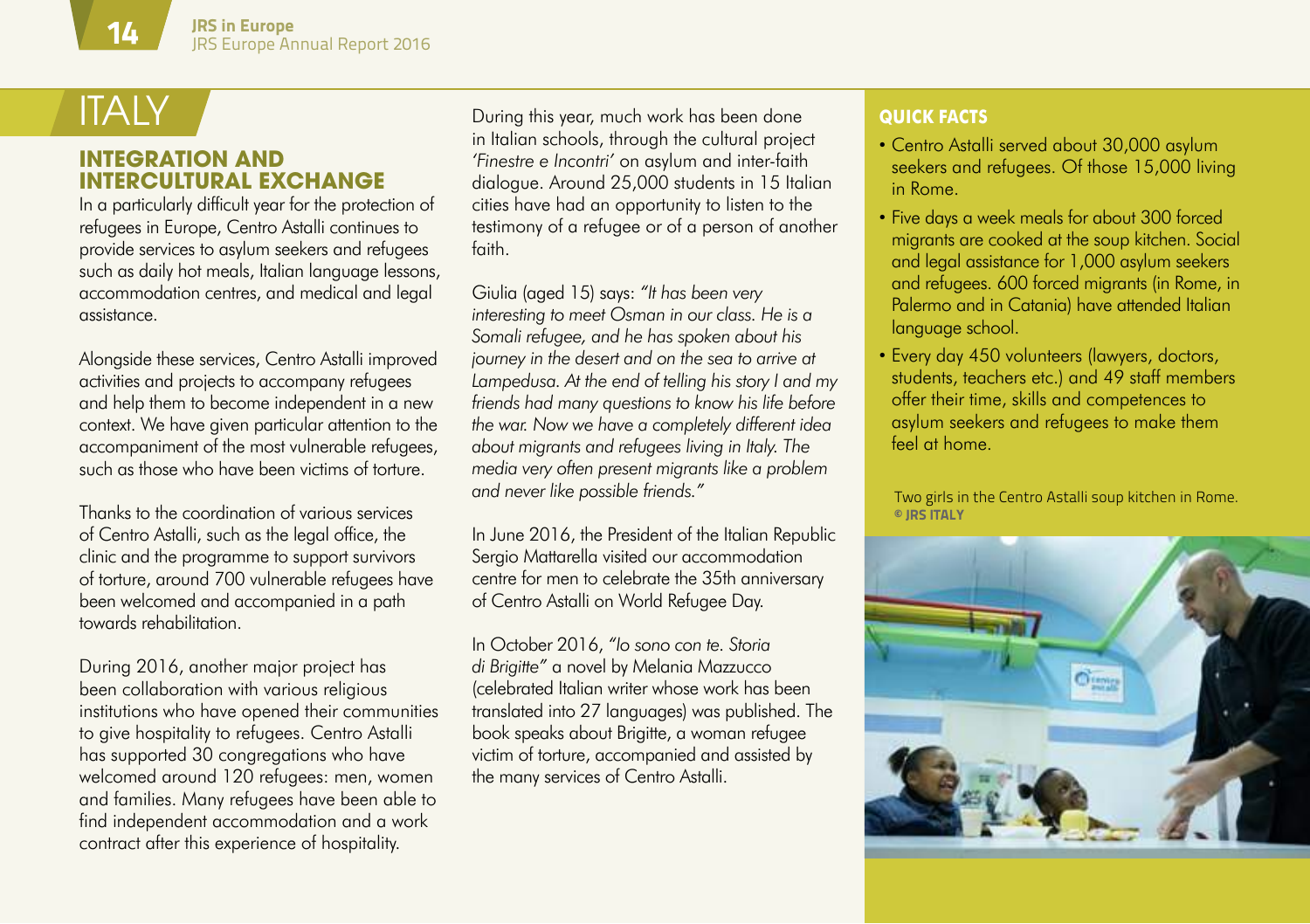## **MALTA**

### **Integration**

*"We are a big family with three children, I earn 500 Euros a month and I am expected to pay 350 Euros in rent. How can we survive?"* - Tesfay, Eritrea

A staggering 80 percent of asylum seekers in Malta are currently living at risk of poverty according to the JRS Malta report *Struggling to Survive*. This percentage is more than five times the rate in the general population.

The study, the first of its kind to specifically target poverty among asylum seekers also found that asylum seekers who have been in Malta for a longer period of time are no less likely than new arrivals to be at risk of poverty, thus highlighting the failure of Malta's integration policy.

According to Dr Julian Caruana, the author of the study and psychosocial coordinator at JRS Malta, the interviews carried out clearly point to a significant heightened risk of poverty and material deprivation in the asylum seeker population, independently of their protection status.

Another finding of the report points to high unemployment among asylum seekers, with 45 percent of household heads jobless despite the majority having access to a work permit and in some cases social benefits.

*"The unfortunate reality is that if you're earning minimum wage or low-average wage, you* 

*need both adults working not to be in poverty,"* Dr Caruana said. *"In an asylum-seeking context, that becomes extremely difficult."*

The report also found a high level of mental health problems among migrants at risk of poverty, creating the possibility of a vicious cycle and making it even harder for people to find work. As a result, throughout 2016, we continued to offer psychological support to a number of asylum seekers in order to help them cope and eventually overcome the many obstacles which they face on a daily basis.

Moreover, JRS Malta continued to respond to the other needs identified in Struggling to Survive through its twice weekly drop-in service which welcomes all those requiring the assistance and support of a social worker, lawyer or nurse. Despite a sharp decrease in the number of persons staying in one of Malta's detention

#### **Quick facts**

- 426 individuals were provided with basic integration support, including support to access employment, education and social services.
- Legal assistance provided in 254 cases.
- In-depth social work services provided in 66 cases (40 families and 26 individuals).

People hold hands during a JRS Malta event. **© JRS malta** or open centres, we still visits these centres on a regular basis to provide information and professional support. And in response to the prohibitively high rental prices, two families were welcomed by religious communities as part of the Communities of Hospitality project. In the next few months another two families will be accommodated in a house which is currently being refurbished by a religious community.

Lastly, given that the difficulty in finding stable and well-remunerated employment is undoubtedly one of the main factors which explains the very high percentage of asylum seekers who are at risk of poverty, in 2016, JRS Malta held English language classes and three employment orientation courses on topics such as attending an interview and rights/behaviour at the workplace as part of our efforts to strengthen our employment support programme.

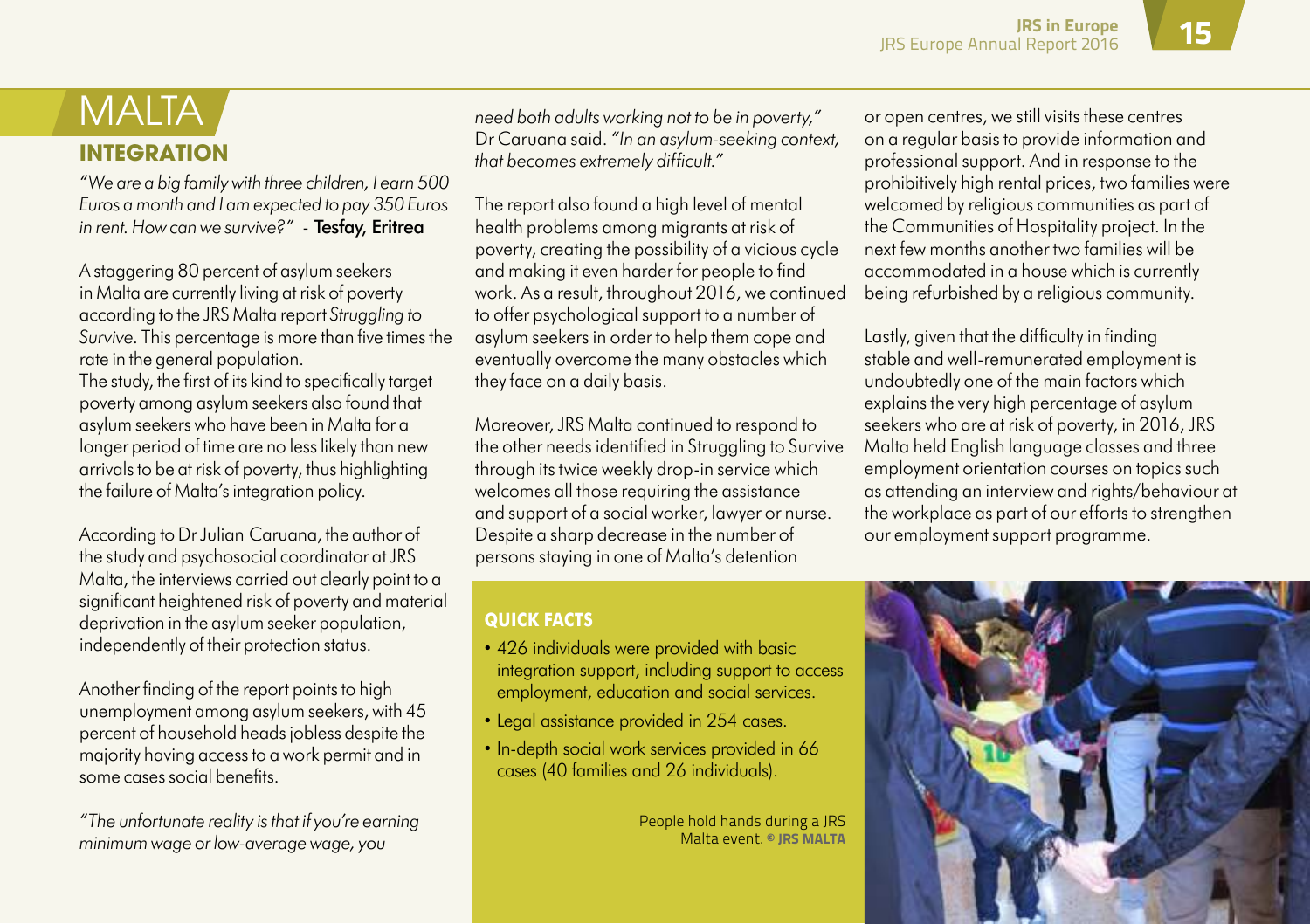#### **Intercultural exchange**

JRS in Poland grew in strength and focused on intercultural exchange and learning in 2016, ranging from pastoral care to language classes and special workshops for children.

We ran several Polish language courses in 2016. From the second part of the year we also set up additional conversational classes with volunteers. These courses gathered nearly 60 people wanting to learn Polish.

Besides language tuition we offered computer skills workshops and special workshops for children in art, sculpture and science. We also started a Polish cooking class for refugee women because many of them told us that their children are already used to Polish food in school, and they wanted to know how to prepare it for them too.

POLAND In terms of pastoral care, we established a monthly meeting for Arabic Christians in Warsaw. With help of Fr. Zygmunt Kwiatkowski SJ, former missionary in Syria, we organized monthly masses in Arabic for refugees from the Middle East. During the year people attending these masses started to create a community. We even celebrated the 25th wedding anniversary of a Syrian-Polish couple at one of these masses. During the year, we offered refugees the opportunity to explore Poland and Polish traditions. We organized day trips to the Polish national shrine in Częstochowa and the centre for blind children in Laski. Our intercultural summer camp in Rozewie took place as usual.

> Br. Andrew Malenda SJ joined the team as a lawyer, and helped with a great number of asylum cases last year. In addition, Slovakian trainee/ intern Andrea Krizanova joined us as part of her Erasmus+ programme. Andrea provides support

to refugees with English and psychosocial help due to her studies in psychology.

Why did she decide to join us? In article for our newsletter she wrote: *"I feel at home here. I believe that this feeling makes the difference between this centre and others, it is because the Jesuit Social Centre beats in the same heart rhythm as the heart of the people whom we try to help."*

We moved to a bigger office at the end of the year and the grand opening was attended by the Papal Nuncio to Poland, monsignor Salvatore Penacchio, who blessed the new office. At the end of this meeting we could listen to refugees, one of them, Goddette from Congo, said: *"I hope that this new office becomes like home, because the old one managed to do so!"*



#### **Quick facts**

- As a part of pastoral care we organized a pilgrimage to Czestochowa Polish National Shrine. Nearly 50 people attended the event, and half of them were Muslims.
- 60 people attended Polish language classes.
- Moved to new office with 130 square meters for various activities and events.

A group photo on the celebration with children and families on St Nicholas Day. **© W Akcji**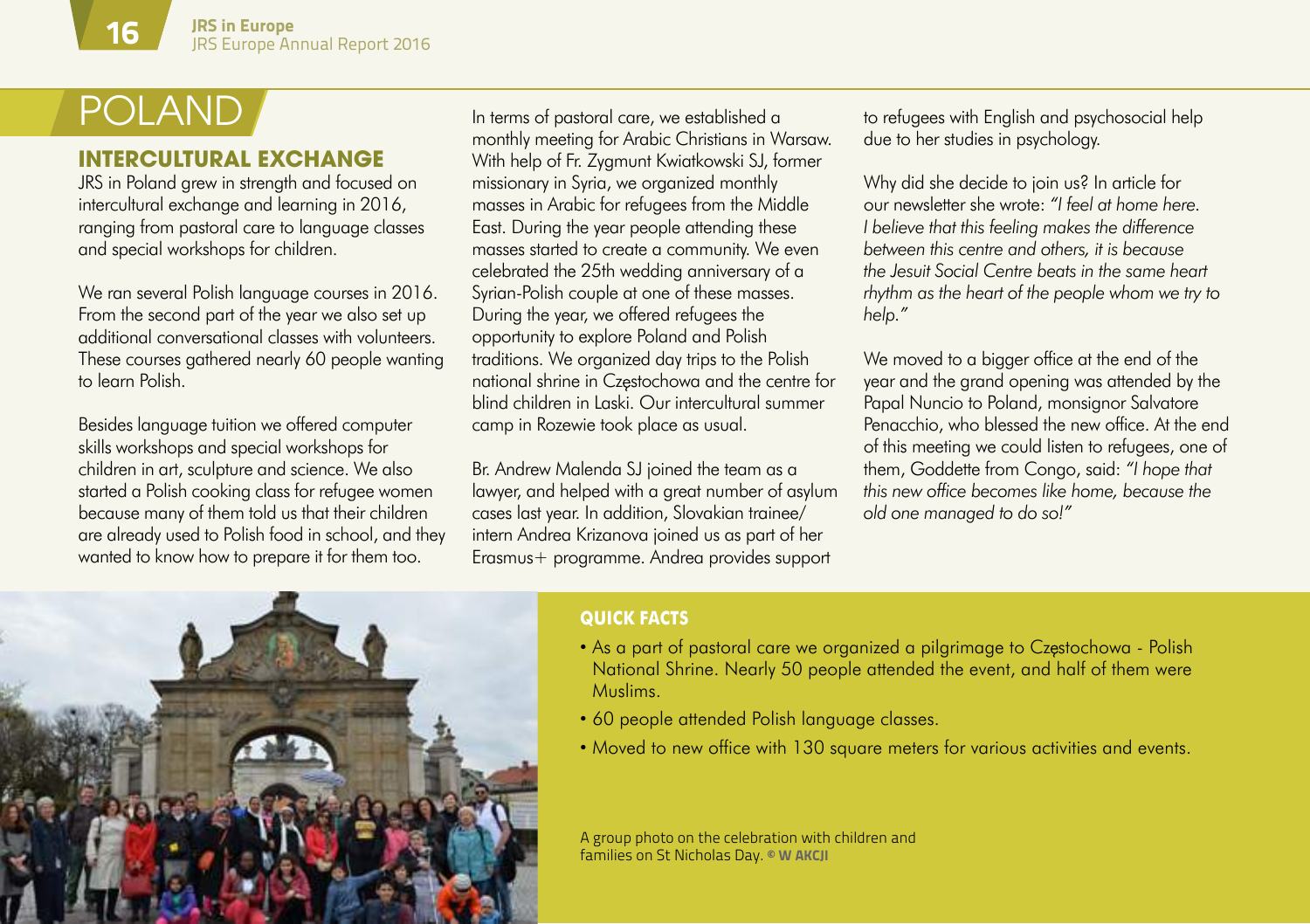### **PORTUGAL**

### **WORKING TOGETHER**

2016 was a memorable year for JRS Portugal, considering the urgency of our work in the face of the compelling needs of refugees arriving to Europe and to Portugal.

In 2016, 781 relocated refugees arrived to our country, and JRS Portugal, through the multiple fronts in which it operated, accompanied 370 of these refugees.

The Lisbon office continued to provide services and was visited by 1,291 people seeking support in several areas, such as employment, training, health and legal support issues. In total, there were 8,755 appointments, distributed across the different services covered by the office.

We strengthened our work in vocational training, and we were certified as an official training entity by the Ministry of Labour, Solidarity and Social Security. Finally, in our Pedro Arrupe Shelter we continued to provide hospitality to homeless migrants. During the year 58 people from different countries, found temporary shelter here.

We continued our work with resettled refugees, closing the second edition of the "Seeds of Hope" project, which supported a group of 15 Syrian and Eritrean refugees that arrived to

Portugal in 2015, being resettled from Egypt.

JRS Portugal played a coordinating role in the civil society Refugee Support Platform (PAR). This platform enabled JRS Portugal to accompany 72 families and 63 host institutions throughout the year.

A JRS Portugal team was assigned to work at the Temporary Centre for Refugees (CATR) of Lisbon Municipality - opened in February 2016 - exclusively dedicated to give psychosocial support to relocated refugees being welcomed there under the EU relocation scheme. JRS Portugal was invited to be part of this project and to assure the daily management of this centre, covering the logistical aspects as well as all the work developed directly with the asylum seekers.

*"I often think: If it was me in this situation, I would not be able to smile and get up with the will and strength to attend the Portuguese language classes or to be searching for a job. The truth is that despite all their difficulties, losing family members, risking their lives to escape the war and being delivered to a destiny they don't seem to have any kind of control, their willingness to live is stronger. They taught me that there is always something we can decide: the way we react to situations that happen in our lives."* - Francisca Matias, volunteer in CATR (Temporary Centre for Refugees)

#### **Quick facts**

- 303 people found a job, following the accompaniment given by JRS Portugal employment office.
- 1,875 migrants were provided with sociolegal information, social and medical support by the social office.
- 187 migrants in-detention accompanied by JRS Portugal in Unidade Habitacional de Santo António, in Porto, a detention centre for migrants.

André Livone (left), who lives in our shelter, with his friends during a football match in Luz Stadium. They are supporters of SLBenfica. **© JRS Portugal**

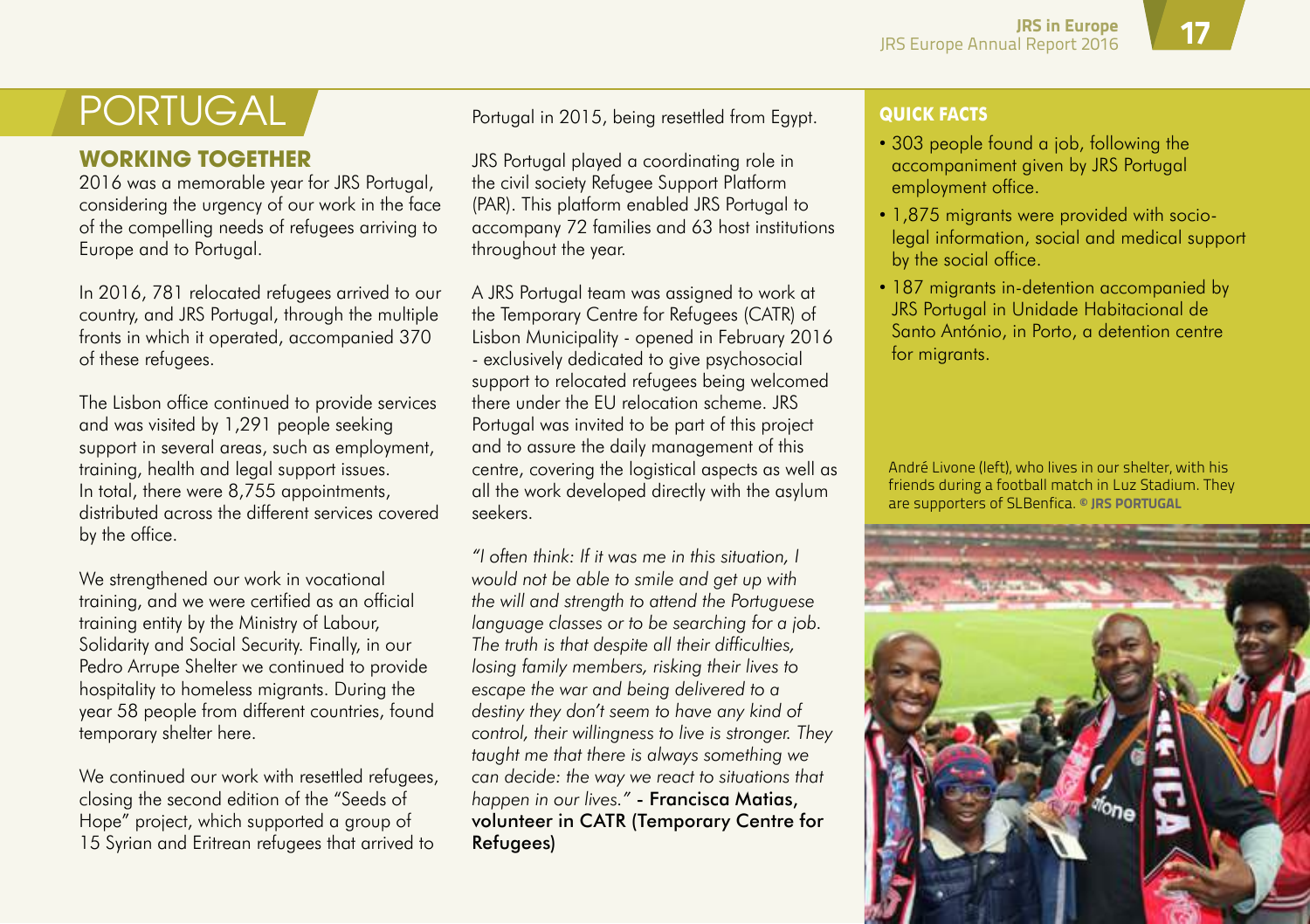## romania

#### **AWADENESS DAISING AND advocacy**

In 2016, JRS Romania developed 12 projects. In most of the projects JRS Romania had the lead role, developing projects that cover integration, advocacy, training for authorities, legal counselling, access to labour market, accommodation, social assistance and medical assistance.

JRS Romania continued its project with the US Embassy in Romania for delivering immediate intervention at the border with urgent care, having served 212 asylum seekers, including 46 children over the course of the year.

*"We hadn't any food for 2 days. At the border, we received some water from the border police, but thanks to JRS we later had a good meal."* - MH., asylum seeker assisted by JRS at the border.

JRS Romania continued to work on a project that offers accommodation for tolerated people at the Pedro Arrupe Centre. Accommodation in this centre represents an alternative to detention for vulnerable people and is the result of JRS Romania's active and prolonged lobbying efforts. In the words of one refugee staying in the centre, *"Where I live now is good... If I find a job here, I stay."*

Moreover, through the project *"A New Home"* JRS Romania provided accommodation incentives for more than 300 refugees in 115 locative spaces, covering their rent over a period of 7.5 months. Also, medical assistance was provided all over Romania to 300 asylum seekers in 2016, as part of the project *"Help-Med"*.

JRS Romania has also been working with the International Organisation for Migration (IOM) in 2016, delivering a project for voluntary return counselling to 433 migrants and assisting 118 migrants in safe repatriation to their home countries.

JRS Romania intensified advocacy efforts through other activities such as promoting awareness raising campaigns through social media channels, such as videos about the Romanian landlords refusing to rent to refugees or videos about the beautiful initiative of a group of high school students to create a play about the refugee crisis in Europe. JRS Romania developed fundraising campaigns throughout 2016, mostly covering the story of Ahmad, a teenage refugee from Iraq that risked having his right leg amputated because of war wounds. Fortunately, the funds for his operation have been covered and he is recovering well.

#### **Quick facts**

- 12 projects were developed in total in 2016 in partnership with both European and national organisations.
- Housing services, legal and social assistance and employment help provided.
- We assisted all categories of refugees and migrants by being present in all 6 of the open centres in the country and in a total of 2 of the detention centres.

Party for refugee children held at the 'My Place' social centre. **© JRS Romania**

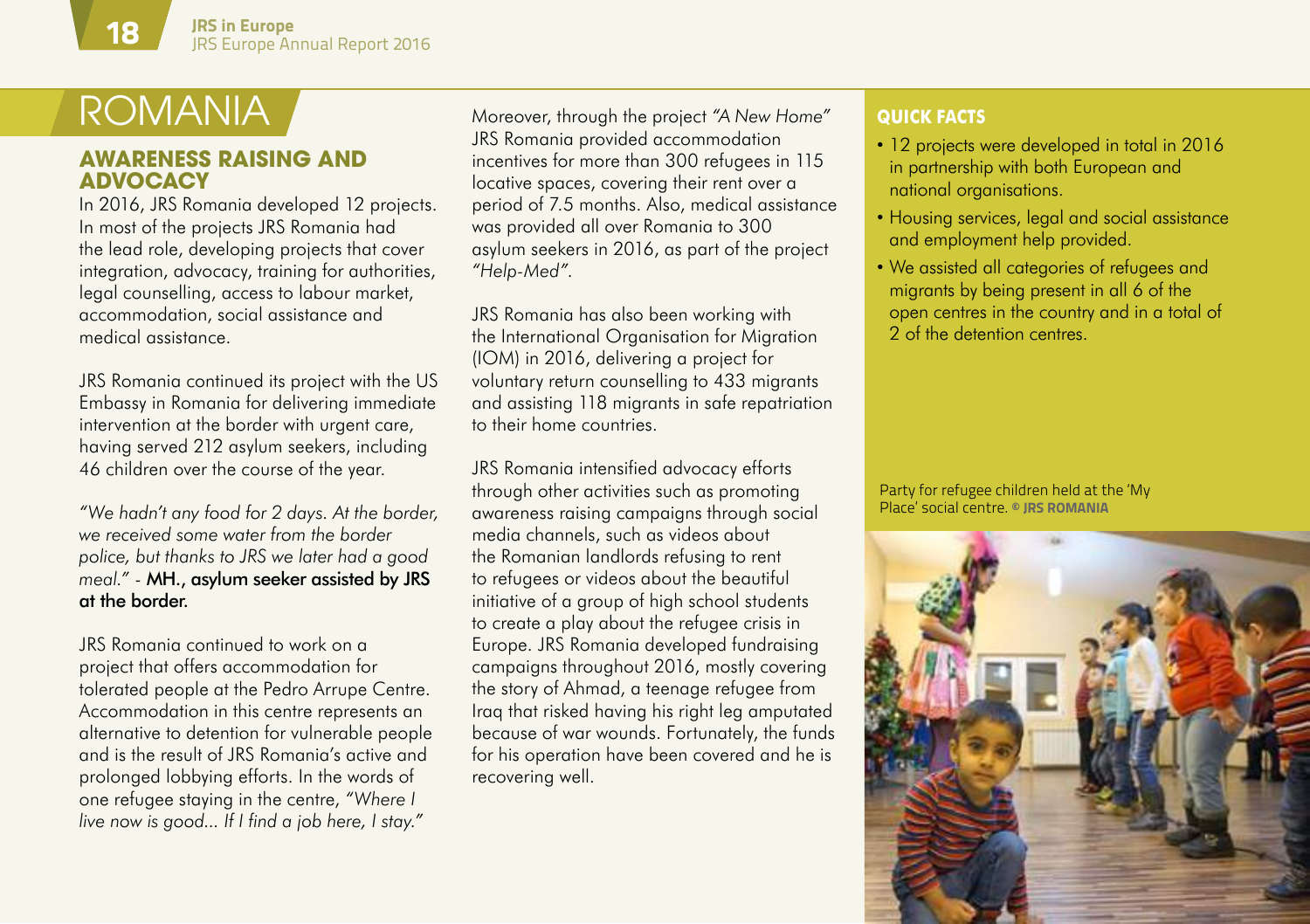### **SLOVENIA**

#### **Accompaniment and awareness raising**

This year, JRS Slovenia has been present in the detention centre with different activities. For many years, since 2002, JRS Slovenia, has been visiting the detention centre weekly. It has been an opportunity to help the detainees in many ways.

We offered psycho-social support, legal advice when necessary and special pastoral care for detainees who are Catholics. Our focus has been to ease the lives of the detainees. The detainees are always very happy to meet us. One detainee told us: *"you are the only contact with the outside world. Thank you for visiting us and listening to us"*.

Another detainee mentioned, *"How it is great to participate at the mass. God is present everywhere. He gave me the strength and consolation especially when I am stuck here in the detention centre."* The work of JRS Slovenia in the detention centre is appreciated very much by the staff, as we are the only NGO present regularly in the detention centre.

As usual, we have been collaborating at special events held in the asylum home this year. An outstanding success was the Christmas celebration with presentation of gifts to the refugee children. This event has always brought a lot of joy and fun for the children.

Every month JRS Slovenia hosts the radio broadcast *"Building a more open society"* on the national Catholic radio called Ognjišče, where we tackle different issues from the migration and development field. The JRS Slovenia country director Fr. Robin Schweiger SJ stated about the radio broadcast *"It has been an opportunity to present a more positive view while dealing with the migrants and refugees."* Usually, we have a guest where s/he presents her/his own view regarding refugee and migrants issues. The second half of the radio broadcast has been dedicated to different JRS news from home and abroad.

JRS Slovenia was also present at the coordination meetings held regularly at SLOGA, which is a platform of NGOs dealing with migrants, refugees, detainees and their problems.



A woman looks through the window of a train departing from Croatia to Slovenia. **© Darrin Zammit Lupi / JRS Europe**

#### **Quick facts**

- Weekly visits to the detention centre.
- Monthly radio broadcast *"Building a more open society"* dealing with the refugees and migration issues.
- Participation at two roundtables and giving three conferences on the *'refugee crisis'.*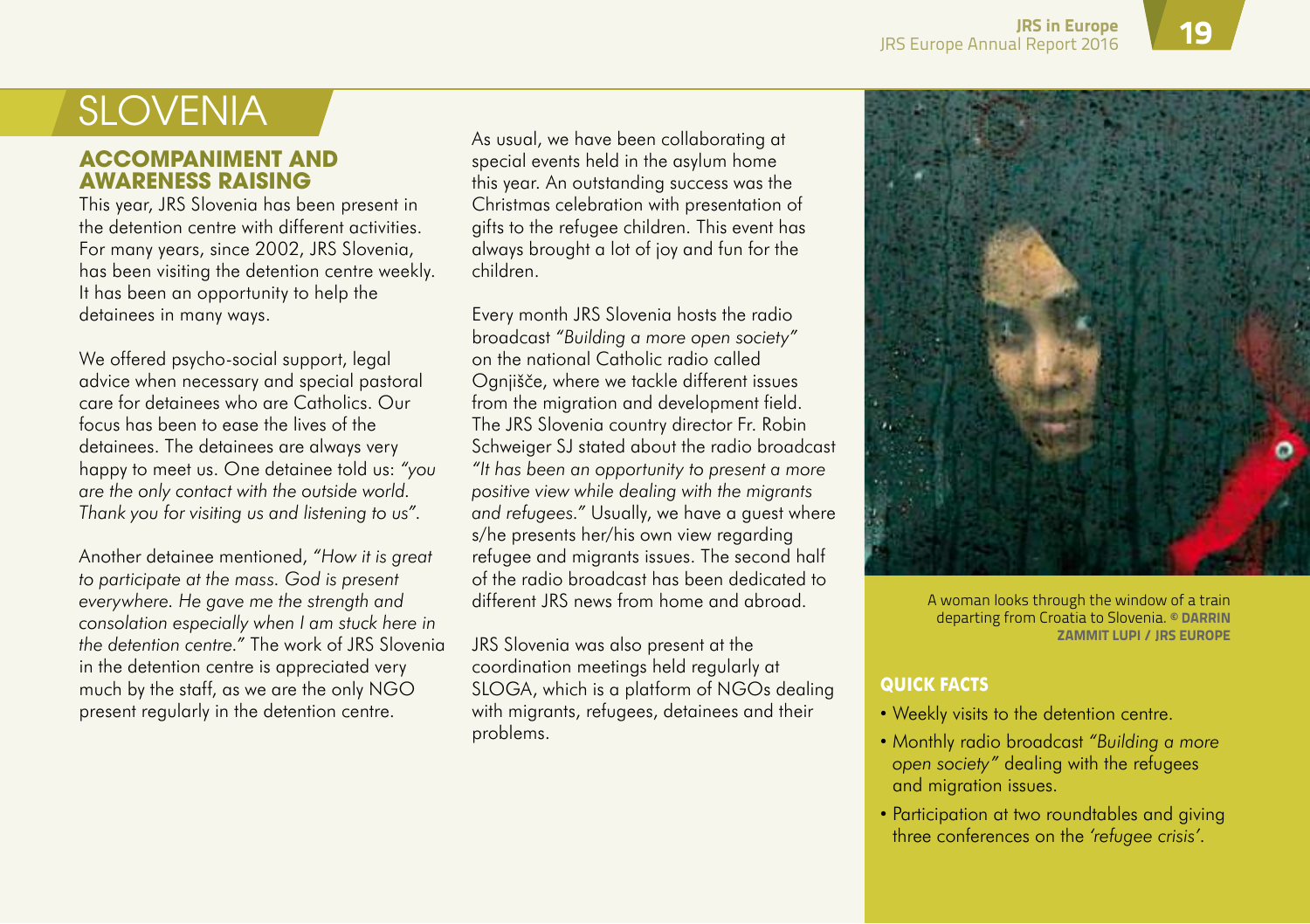### SE EUROPE (CROATIA, KOSOVO, MACEDONIA, serbia)

### **Croatia**

IAfter closing of the transits camps in Croatia in April 2016, through which more than 650,000 refugees passed and in which JRS was 24/7 present from the first day, we continued and reinforced our work with asylum seekers in the reception centres in Zagreb and Kutina and in the detention centre. Psychosocial support, medical assistance and advocating for the rights of refugees were our priorities.

Under the EU Dublin III regulation, since August 2016 more international protection seekers have been returned to Croatia because it is often the first country where they were registered. As a consequence of the deportation, refugees often arrived shocked and depressed and in these moments the psychosocial support and work of JRS is crucial.

Through counselling and tailor-made workshops like *"Women for Women"*, intercultural workshops, Croatian language classes and educational workshops with refugee children JRS is serving and empowering refugees.

JRS in Croatia is also highly focused on improving the integration process for people who receive refugee status. We work closely with refugees and their families offering support

> A group photo taken during a summer excursion with asylum seekers in Croatia. **© JRS see**

with homework, language learning, dealing with bureaucracy and learning about Croatian culture.

JRS is a member of a working group that is preparing the action plan for integration of refugees in Croatia organised by Croatian Government's Office for Human Rights and **Minorities** 

*"When we fled Afghanistan, I left behind my parents and friends, I left my life. I did not think I was going to find it here again. Today, after a long time I did not feel like a stranger."* - Sameer

### **Kosovo**

JRS in Kosovo with the project *"Providing help to asylum seekers in the Reception Centres"* entered its fourth year of supporting the refugees in Kosovo. It is a leading NGO partner in two reception centres in the country.

In 2016, the number of asylum seekers in Kosovo increased by 330% and still JRS remains the only organization that is distributing medical supplies, hygiene packages, clothes and food. With the purpose of enhancing the integration process JRS is organising Albanian language classes for refugees.

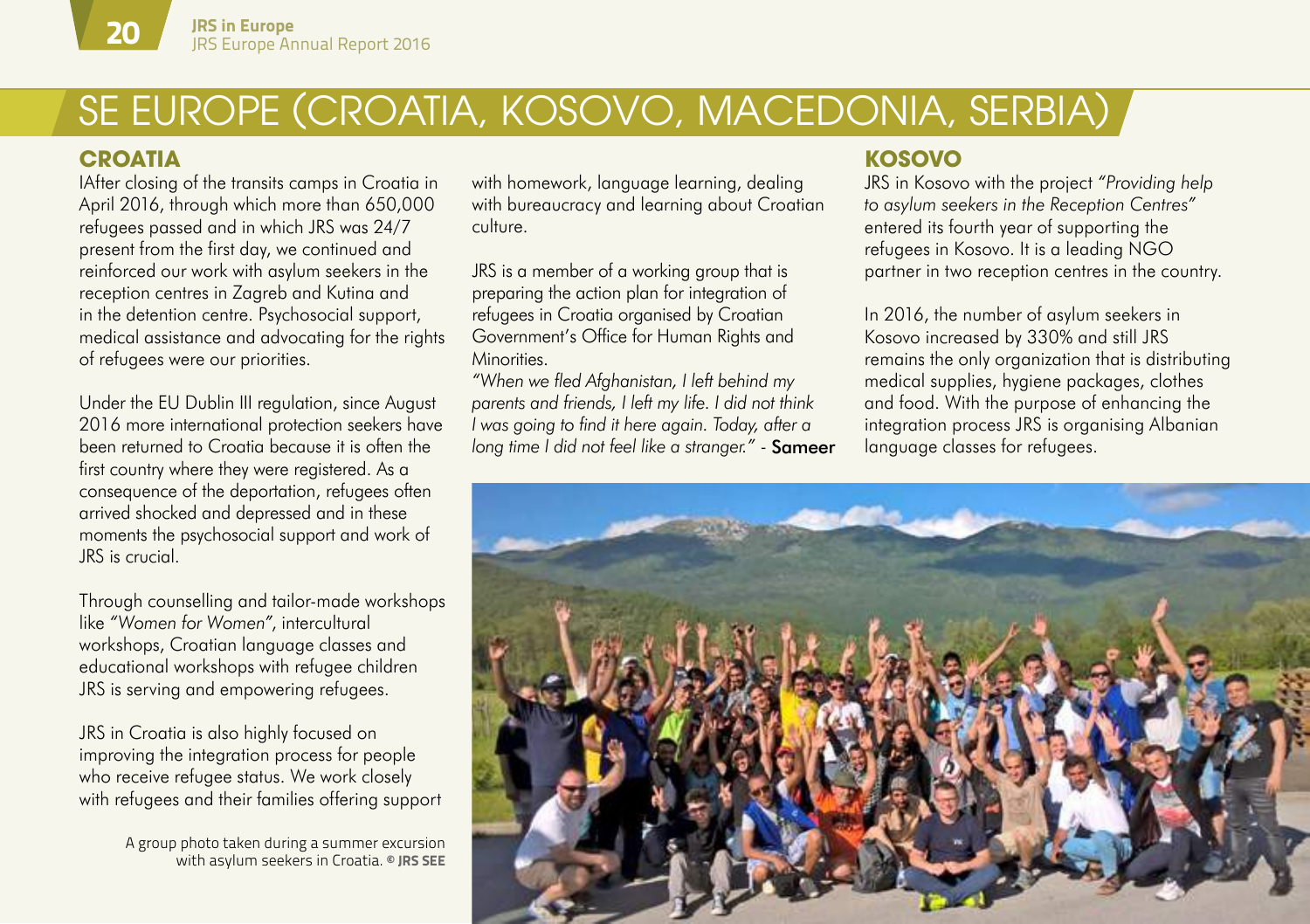Finally, in June, JRS and the Ministry of Interior signed a cooperation agreement with the aim to increase the quality of life for refugees and to assist the needs of asylum seekers and detained persons in Kosovo.

#### **Former Yugoslav Republic of Macedonia (FYROM)**

Our *'Safe House'* in Skopje which opened in 2015 played a key role in sheltering the most vulnerable migrants yet again. People with injuries, pregnant women and babies as well as unaccompanied children were cared for here. JRS provided everything in the house from food to television and internet. Every day a psychologist visited the house to speak with the people and organised games and activities for the children.

As large numbers of migrants continued to pass through the country in the first months of the year, the JRS team was present in Gevgelija transit camp accompanying forced migrants during the night shift and providing emergency support (food, medicines etc.).

JRS continued to visit and offer support to forced migrants in the reception and detention centres in the country (Vizbegovo and Gazi Baba).

> A JRS volunteer leads an arts workshop with children in the JRS safe house in Skopje. **© JRS see**

### **Serbia**

Opening the JRS office in Serbia in March 2016 came as the *'Balkan route'* was closing and when over 2,000 people were moving in Serbia towards Western Europe. In the following months, daily arrivals were between 150 and 300 new refugees and an emergency response became our daily task. We have served all refugees who needed the support, help and assistance in any way; from registration and referral assistance, providing food, medicine and psychosocial support. Sometimes just a simple talk was recognised by refugees as great help.

*"We spoke almost an hour and my problem is same one as hour before, but I feel calmer now. I feel that I'm not alone in this."* - Amar

#### **Quick facts**

- Medical assistance in over 1,000 cases in the Croatian reception centres for asylum seekers.
- Support to over 3,000 refugees in process of official registration in the Serbian asylum office.
- JRS Croatia organized "Christmas lunch with a refugee" in which 20 Croatian families hosted 55 refugees in their home on Christmas Day.
- 195 vulnerable migrants offered shelter and support in JRS safe house in Skopje.

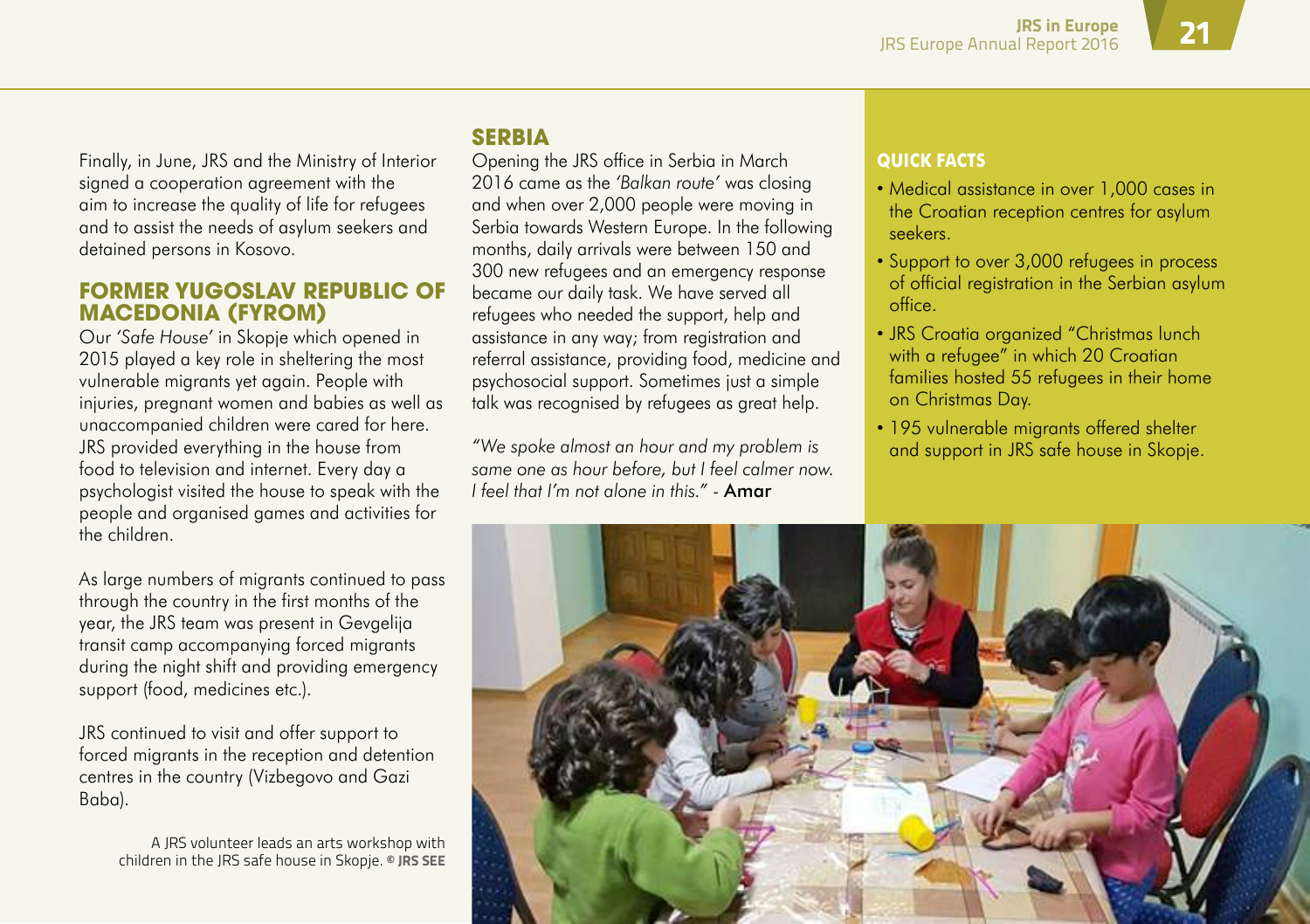## **SWEDEN**

### **SOLIDAPITY**

Different initiatives by JRS and by other faith-based actors were initiated and others continued, with the main focus on offering hospitality and further education.

JRS Sweden's integration project, El Liqa' – Encounter, matched locals with newcomers – asylum seekers and those with residence permits. Since March 2016 we organised monthly activities in and around Stockholm to enhance migrants' understanding of Swedish culture and help build their social network. Volunteers also took part in these activities to increase the migrants' opportunities to communicate in Swedish. The activities included guided visits to museums, exploring

the yearly *"Culture Night"* together, as well as celebrating Lucia and the Swedish national holiday.

*"I signed up for El Liqa'– Encounter as I wanted a Swedish friend to spend time and practice my Swedish with. As I kept coming to the monthly activities I got the chance to extend my social network, and I now have more friends, both Swedes and non-Swedes, than I ever expected when I enrolled."* – Zain, 27.

During the summer of 2016 JRS Sweden began implementing a project focusing on female asylum seekers. The aim was to improve the women's language skills and equip them with the vocabulary and practical skills needed for a career in care, as this is a sector that needs workers and is relatively easy to access.

We ran a summer course in the Swedish language, which was followed by a course in care professions. Many of the women brought their children, and JRS offered babysitting with the help of volunteers. At the end of the course, the women applied for further education, internships or jobs depending on their status as asylum seekers or residents. The majority went on to do internships, and a few of the women who received their resident permits enrolled on governmentfunded courses to become care assistants.

*"I worked as a nurse in my home country, but as I am still waiting for my asylum claim to be processed I cannot verify my diploma here. The course was therefore a great opportunity to learn relevant vocabulary for my field, and at the end of the course I applied for and received an internship in a care home for people with disabilities."* – Barlin, 26.

#### **Quick facts**

- In 2016 JRS Sweden served more than 700 refugees and forced migrants in the different projects and initiatives.
- About 150 volunteers were active in the planning, implementation, and evaluation of the different projects and activities.
- 100 people accompanied through regularly visits in the detention centre at Märsta, 30km outside Stockholm.

An excursion as part of El Liqa' – Encounter integration project. **© JRS sweden**

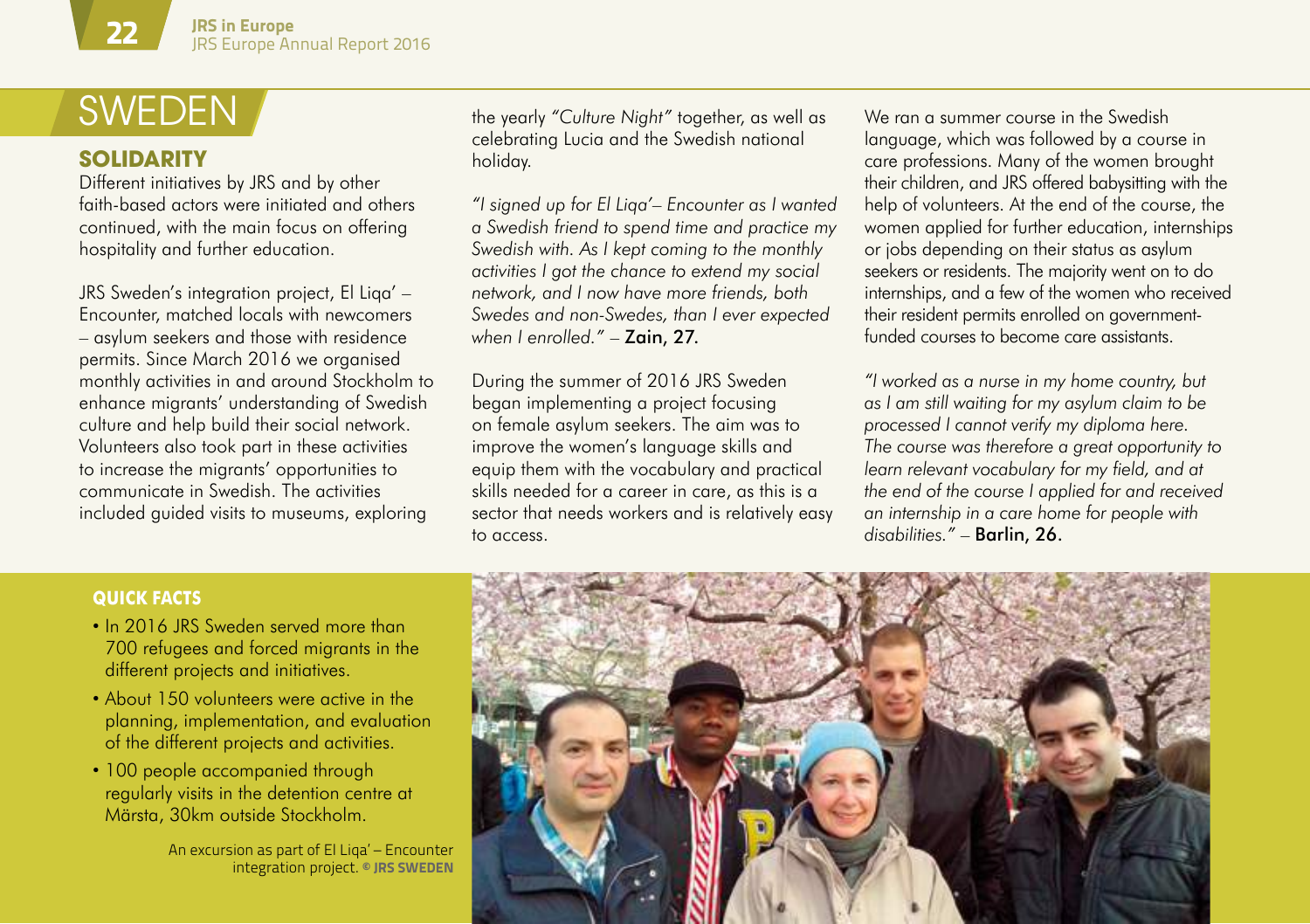#### **Hospitality and accompaniment**

In the UK, JRS has a special ministry to those held in immigration detention and those made destitute by hostile government asylum policy. Hospitality and accompaniment is at the centre of all that we do, providing a warm and friendly welcome and journeying with people, often through many years of uncertainty.

The hub of our work supporting destitute refugees is our weekly day centre, where we welcome and offer practical support to refugees. We take the time to get to know our refugee friends, their hopes and skills, trying where we can to provide activities which help them to develop their interests.

The drama workshops we ran over the autumn and winter culminated in a performance by our refugee friends at the JRS Europe AGM and at a special performance at the Hurtado Jesuit Centre. We continue to facilitate a reflection group for men and a prayer circle and a mutual support group for women; and provide 1:1 English language classes for women.

Within the context of immigration detention which has no time limit, and the heightened anxiety this causes, we have accompanied 572 individuals held in immigration detention. Trained volunteers have offered pastoral support, solicitor liaison services, and referrals



The Soul Sanctuary Gospel Choir entertain our refugee friends, JRS volunteers and supporters during our annual summer party. **© JRS UK**

to specialist services; treating each detainee with dignity and respect.

In 2016 we focussed on raising awareness of the hardship faced by destitute refugees in the UK. Our new director, Sarah Teather, gave numerous talks and presentations in parishes, schools, universities and to Church leaders across the UK. We partnered with CAFOD and Caritas Social Action Network to lead a Lampedusa Cross action, inviting the catholic community to welcome the stranger and send a message of hope to refugees as part of the Year of Mercy. As part of this, we took part in a Refugees Welcome prayer service and march across London, that was attended by over 10,000 people from across the UK.

- Accompanied 300 destitute refugees through our weekly Day Centre, from more than 30 different countries. Over 4,000 hot meals cooked by volunteers. Provided over 16,000 bus passes for essential journeys. 73 emergency hardship grants given to newly destitute refugees.
- 572 detainees accompanied. Over 40 volunteers dedicating their time to support JRS work.
- Over 30,000 'Messages of Hope' have been written by the Catholic Community of England and Wales to show solidarity and welcome to refugees across the UK and Europe.

As part of the pan-European project,

*"Communities of Hospitality"*, we welcomed a new member of staff to co-ordinate our 'At Home' hosting scheme, which encourages parishes and religious communities to create their own communities of hospitality by housing and welcoming destitute refugees on a shortterm basis.

2016 saw the loss of an important member of the JRS family. Louise Zanre guided and directed our work with love and compassion for over 15 years. Her legacy lives on in our accompaniment of refugees, which is the core of our work - being there for refugees, sharing food and conversation, building relationships, and sharing their journey.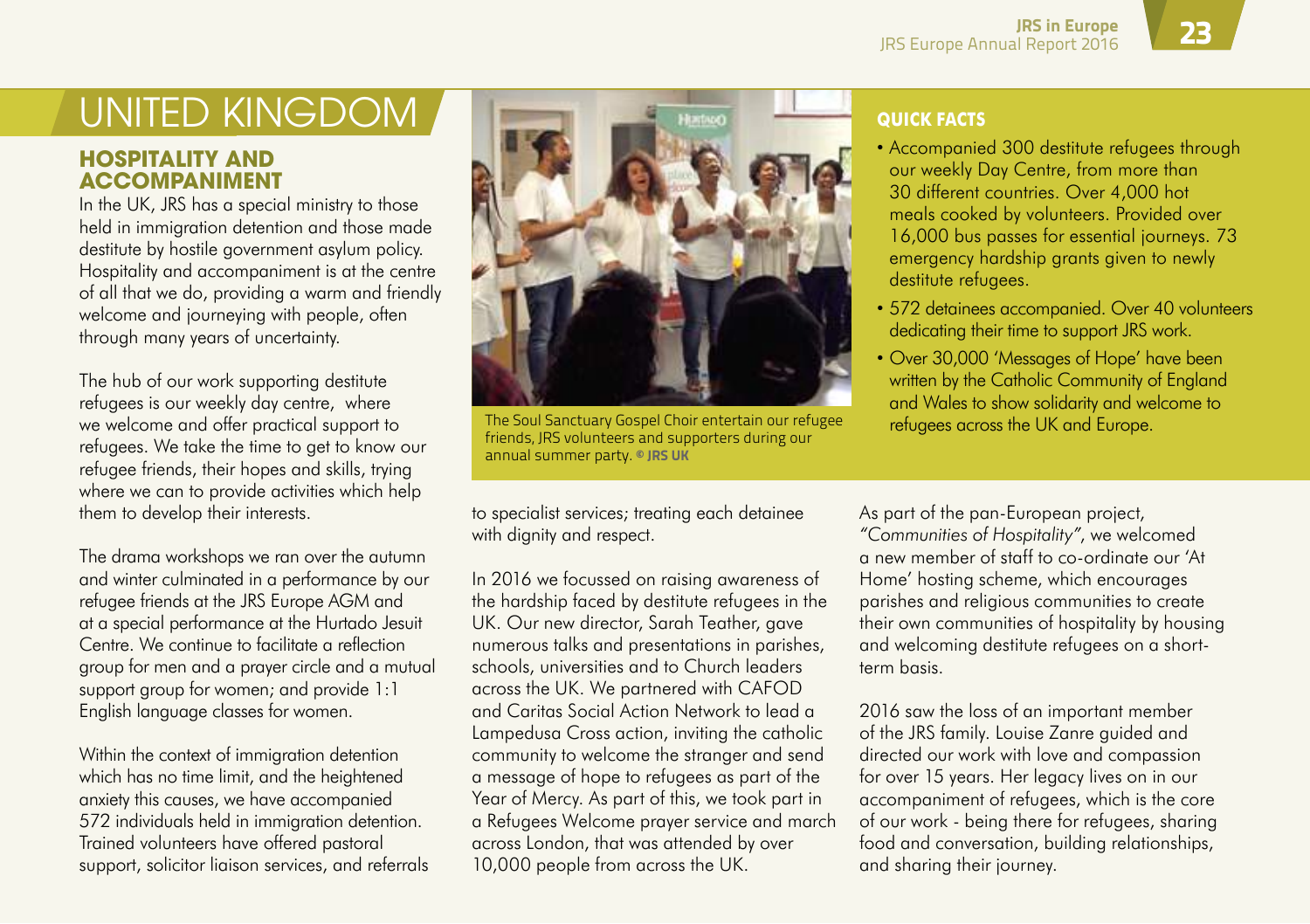Refugees wait to disembark from the ferry that brought them from Lesbos to the port of Piraeus, near Athens, Greece. **© Darrin Zammit Lupi / JRS Europe**

m

Blue

BI

MIKE

..

Ō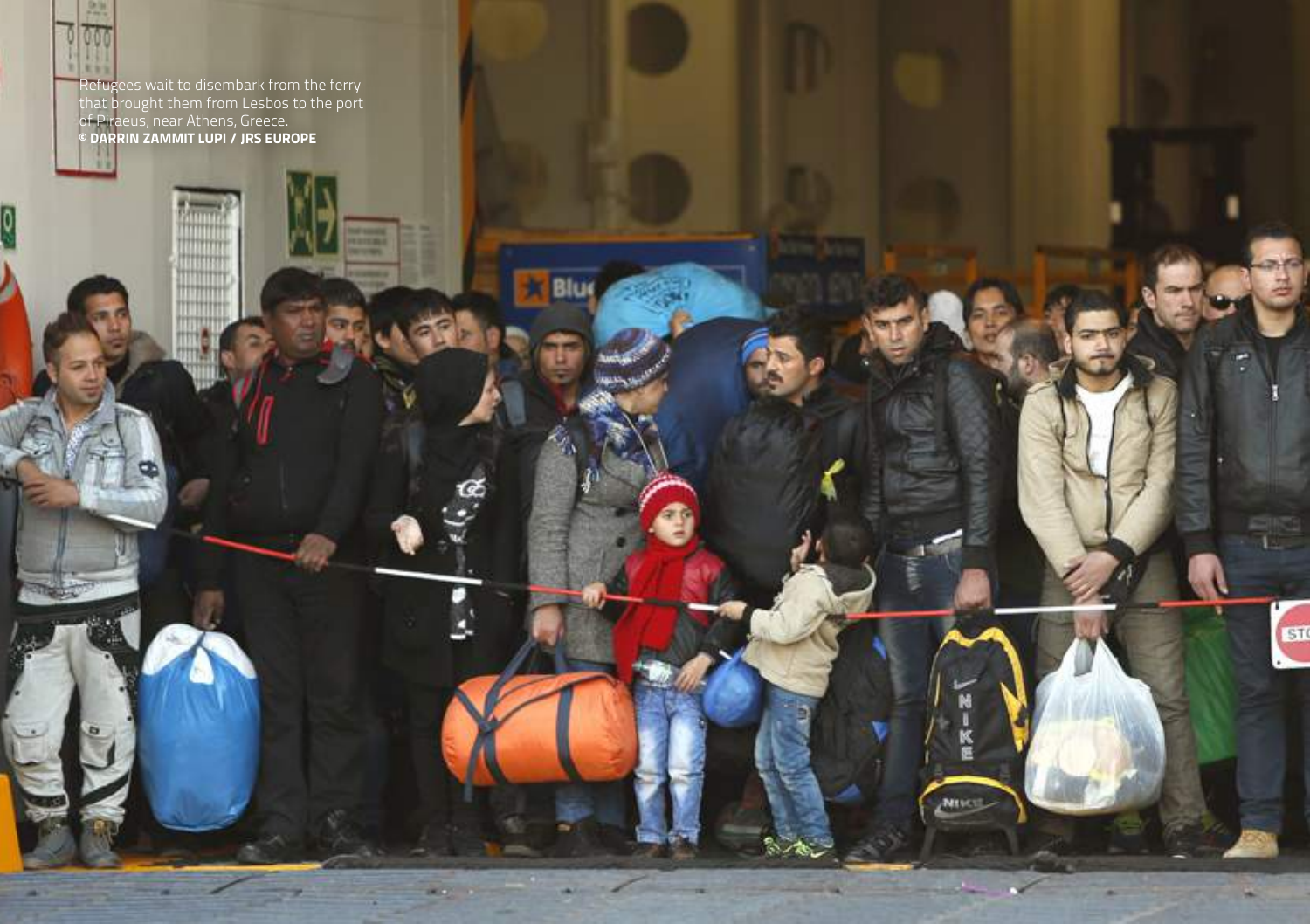### **APPENDICES**

**Appendix I The structure of JRS in Europe**

> **Appendix II JRS contact details**

**Appendix III Financial summary**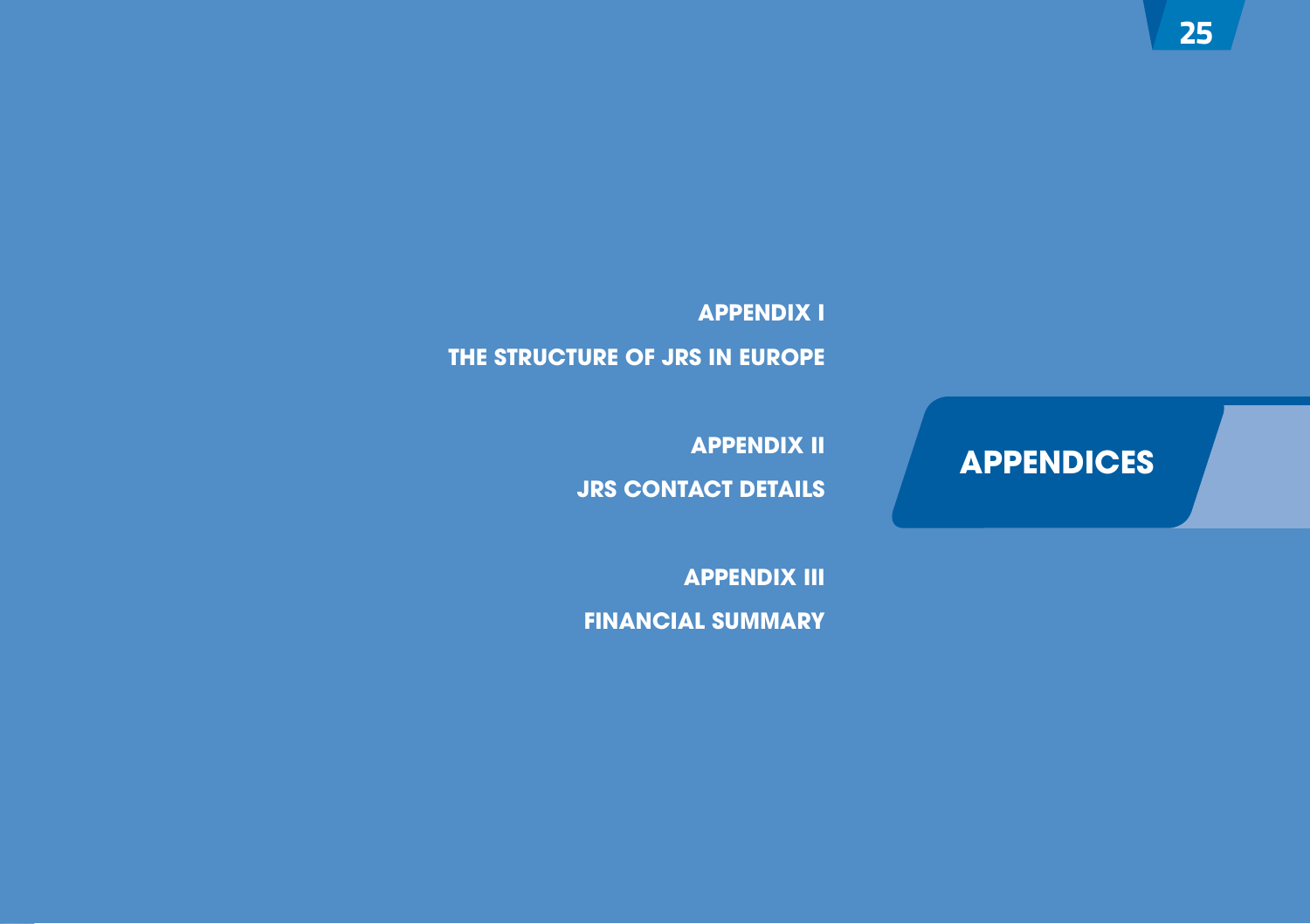### The Structure of JRS Europe

JRS Europe was established in March 1992. It is an incorporated "International Association" under Belgian law (AISBL #452165993), with a constitution, general assembly and governing council. It is recognised as a refugee-assisting NGO by the EU institutions and by several states within Europe and beyond.

JRS Europe is a region of the Jesuit Refugee Service worldwide. In Europe, it is organised as a project of the Conference of European Provincials and an inter-provincial apostolic work of the Society of Jesus, covering over 20 Jesuit provinces. National coordinators and directors answer to their respective provincials and for certain matters directly to the JRS Europe regional director.

The directors of the JRS country offices meet twice annually for regional coordination meetings, which facilitates strategic planning for the region.

#### Permanent Staff

Jose Ignacio Garcia SJ Regional Director (from January 2017) Carola Jimenez-Asenjo Project Development Coordinator Kathryn Doyle Project and Advocacy Assistant Olga Siebert Advocacy Officer Oscar Spooner Communications Officer Isabelle de Sazilly Finance Officer Jean-Marie Carrière SJ Regional Director (until December 2016) Mark Provera Policy and Advocacy Officer

#### Volunteers, Temporary Staff

Joseph Poncin Administrative Assistant Gianluigi Campogrande Advocacy Assistant David Moya Advocacy Adviser Max Olgemoller Intern

#### Advisory council 2016

Andre Costa Jorge Director, JRS Portugal Katrine Camilleri Director, JRS Malta Gianfranco Matarazzo SJ Provincial Italy Jose Ignacio Garcia SJ Social Delegate Luis Arancibia Director, Entreculturas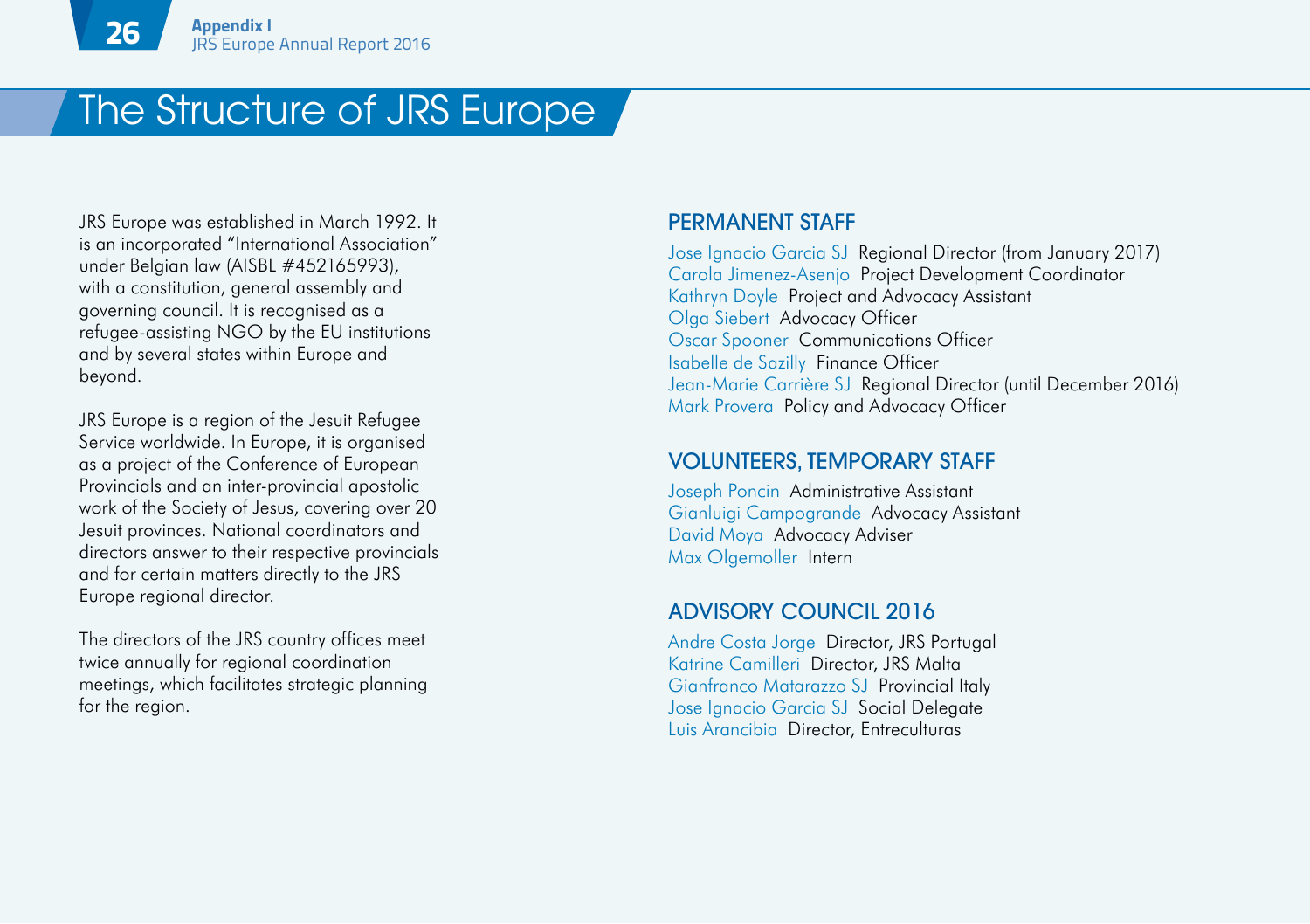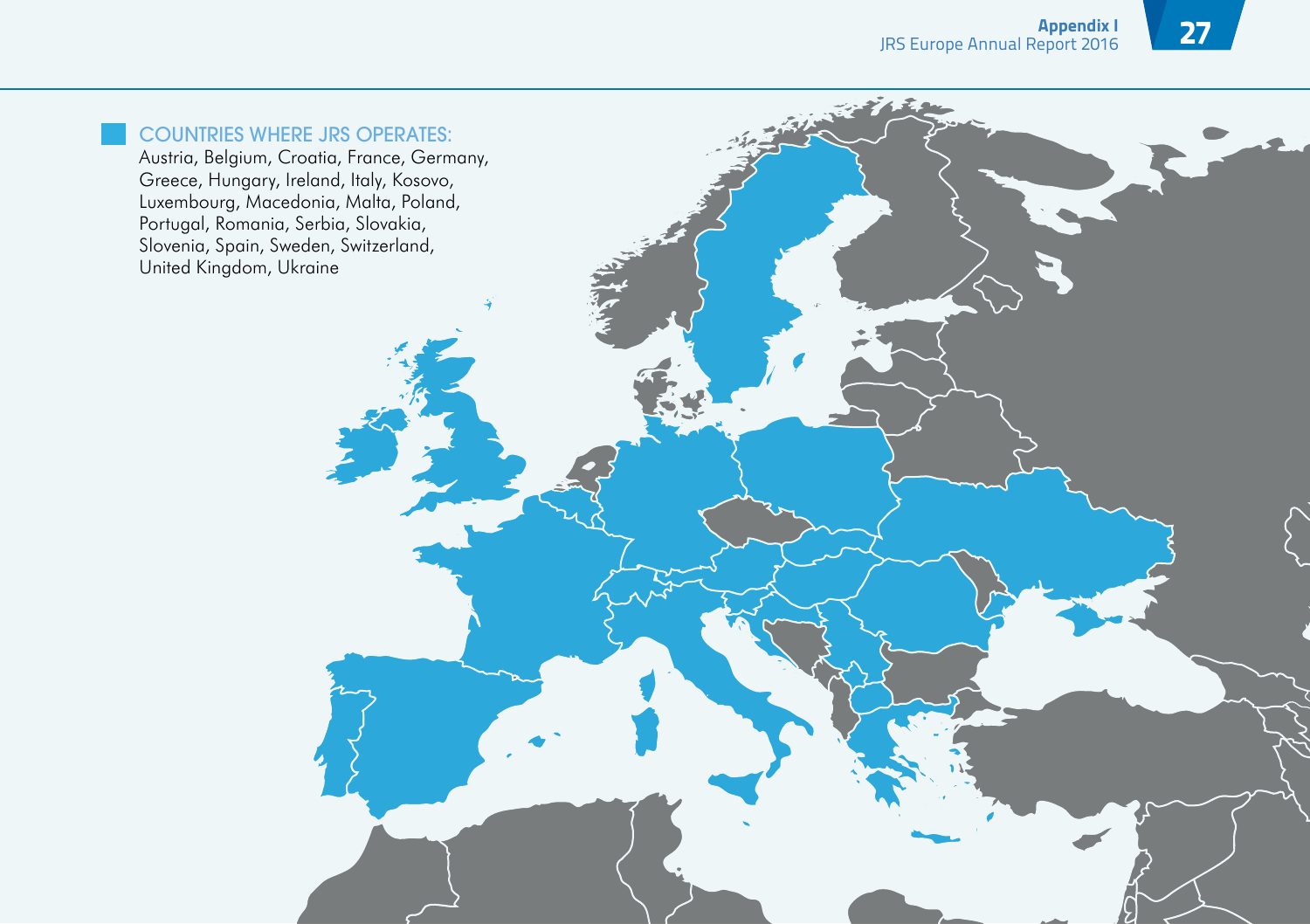### JRS contact details

### **JRS in europe**

#### REGIONAL OFFICE

Chaussée de Wavre 205 B-1050 Brussels Belgium

www.jrseurope.org Tel:  $+32$  (0)2 554 02 20 europe@jrs.net

Jose Ignacio Garcia SJ Regional Director

#### BELGIUM

Rue Maurice Liétart, 31/9 B-1150 Brussels

www.jrsbelgium.org Tel: +32 2 738 0818 info@jrsbelgium.org

Baudouin Van Overstraeten **Director** 

#### FRANCE

14, rue d'Assas F-75006 Paris

www.jrsfrance.org Tel:  $+33$  1 44 39 48 19 secretariat.jrsfrance@gmail.com

Antoine Paumard SJ **Director** 

#### **GERMANY**

Berlin office Witzlebenstraße 30a D-14057 Berlin

www.jesuiten-fluechtlingsdienst.de Tel:  $+493032602590$ info@jesuiten-fluechtlingsdienst.de

Frido Pflüger SJ **Director** 

#### Munich office

Valleystraße 22 D-81371 Munich Tel: +49 89 7299 7781 dieter.mueller@jesuiten.org

Dieter Müller SJ Contact Person

#### **GREECE**

Smyrnis Street 27 GR-10439 Athens Tel: +30 210 883 5911 maurice.joyeux@jrs.net

Maurice Joyeux SJ **Director** 

#### **HUNGARY**

JMSZ, Budapest 1085 Horánszky utca 20 Tel:  $+36.30$  198 8929 info@jmsz.hu

Tamás Forrai SJ **Director** 

#### IRELAND

Limerick office Della Strada Dooradoyle Road **Limerick** 

www.jrs.ie  $Tel: +35361480922$ eugene.guinn@irs.ie

Eugene Quinn **Director** 

#### DUBLIN OFFICE The Mews 20 Gardiner Street Upper Dublin 1 Tel: +353 1 8148644 david.moriarty@jrs.ie

David Moriarty Assistant Director

#### **ITAIY**

Associazione Centro Astalli Via degli Astalli 14/A I-00186 Rome

www.centroastalli.it Tel:  $+390669700306$ astalli@jrs.net

Camillo Ripamonti SJ **Director** 

#### MALTA

50, Tri ix-Xorrox Birkirkara BKR 1631

www.jrsmalta.org Tel:  $+35621442751$ info@jrsmalta.org

Katrine Camilleri **Director** 

#### POLAND

Jezuickie Centrum Społeczne "W Akcji" ul. Rakowiecka 61 02-532 Warsaw

www.wakcji.org Tel:  $+48$  797 907 588 kontakt@wakcji.org

Grzegorz Bochenek SJ **Director** 

#### **PORTUGAL**

Rua 8 ao Alto do Lumiar, Lote 59 P-1750-342 Lisbon

www.jrsportugal.pt Tel:  $+351$  21 755 2790  $irs@irsoortuaal.$ pt

André Costa Jorge **Director** 

#### ROMANIA

Pedro Arrupe Centre str. Mr Ilie Opris 54, sector 4 Bucharest RO-040438

www.jrsromania.org Tel:  $+40$  21 332 2457 jrsromania@gmail.com Catalin Albu **Director** 

#### **SLOVENIA**

Ulica Janeza Pavla II, 13 SI-1000 Ljubljana

www.rkc.si/jrs Tel: +386 1 430 0058 robin.schweiger@rkc.si

Robin Schweiger SJ **Director**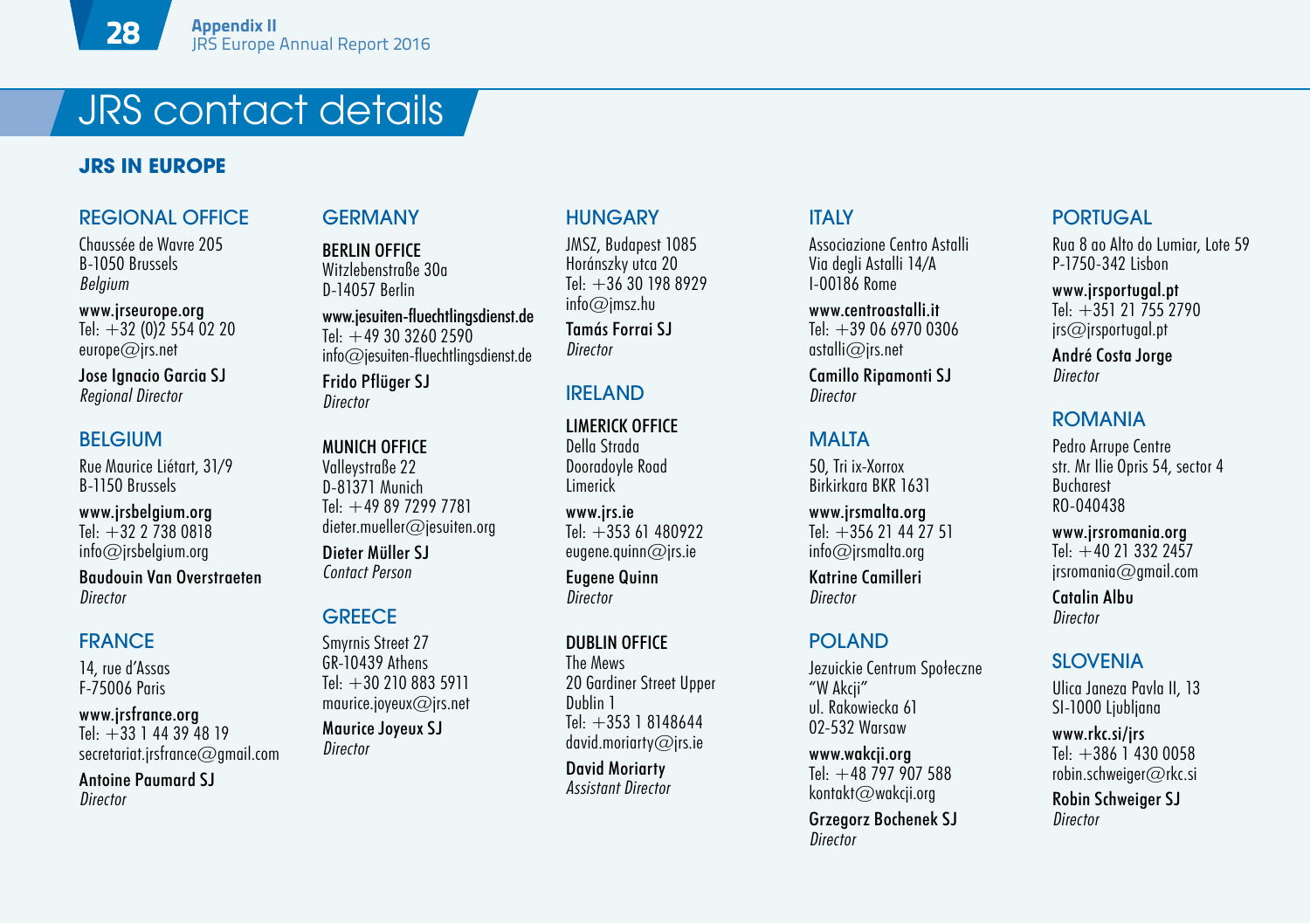### SOUTH-EAST EUROPE

Tvrtko Barun SJ JRS SEE Director tvrtko.barun@jrs.net

#### **CROATIA**

Jordanovac 110 10 000 Zagreb

www.jrs.hr Tel:  $+385$  1 23 54 029 drazen.klaric@jrs.net

Dražen Klarić Programme Manager

#### KOSOVO

Rr: Nëna Tereze Lagja Apollonia hy 11/14 12 000 Fushe Kosove Tel:  $+37744234348$ kastriot.dodaj@jrs.net

Kastriot Dodaj Programme Manager

#### **MACEDONIA**

Petar Pop Arsov 47 1000 Skopje Tel:  $+389.237799$ dejan.strackovski@jrs.net

Dejan Stračkovski Programme Manager

#### **SERBIA**

Makedonska 23 11 000 Beograd Tel: +381 11 3373 882 adrian.nikacevic@jrs.net

Adrian Nikačević Programme Manager

#### SWEDEN

Kungsträdgårdsgatan, 12 S-11147 Stockholm Tel:  $+46850578006$ marc-stephan.giese $@$ irs.net

Marc-Stephan Giese SJ **Director** 

#### UNITED KINGDOM

The Hurtado Jesuit Centre 2 Chandler Street London E1W 2QT

www.jrsuk.net Tel:  $+44$  20 7488 7310  $uk@$ irs.net

#### Sarah Teather **Directorr**

#### AUSTRIA

Dr. Ignaz-Seipel-Platz 1 A-1010 Vienna  $Tel· +43 1 512 5232-56$ hans.tschiggerl@jesuiten.org

**JRS CONTACTS AND PARTNERS**

Hans Tschiggerl SJ Contact Person

#### **LUXEMBOURG**

Groupe ignacien des migrations Communauté des Pères Jésuites 25 avenue Gaston Diderich L- 1420 Luxembourg Tel: +352 621 358 168 arausch@pt.lu

Agnes Rausch Contact Person

### SLOVAKIA

Komenskeho 14 SK-040 01 Kosice peter.girasek@gmail.com

Peter Girasek SJ Contact Person

#### **SPAIN**

Servicio Jesuita a Migrantes España Padre Lojendio n.2, 1D 48008 Bilbao

www.sjme.org Tel:  $+349444465922$ info@sjme.org

Miguel González **Director** 

#### **SWITZERLAND**

Herbergsgasse 7 CH 4051 Basel

www.jrs-schweiz.ch  $\text{Tel} \div 41, 612, 646, 343$ christoph.albrecht@jrs.net

Christoph Albrecht SJ Contact Person

#### UKRAINE

79018 Lviv vul. Antonovycha, 49 Tel: +38 (032) 237-2448 / 238-0103  $olekbred@amail.com$ 

Oleksii Bredeliev SJ **Director**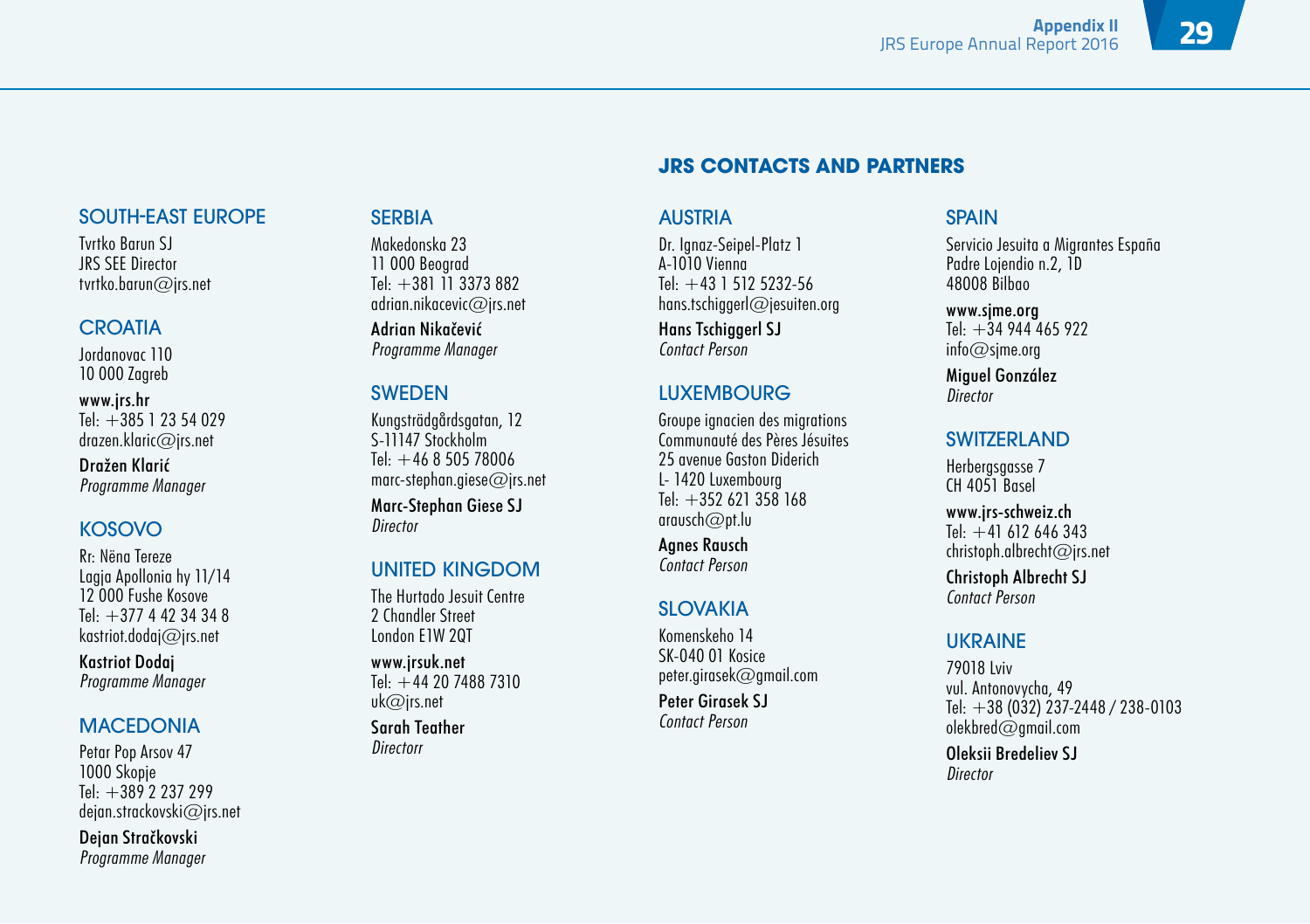### Financial summary

#### **Regional Office - Income 2016** (euro) **Country Offices - Income 2016** (euro)



| Jesuit sources/CEP             | 328.362 |
|--------------------------------|---------|
| Private donors and foundations | 350.256 |
| Catholic Church/agencies       | 98.000  |
| Government and other agencies  | 105.074 |
| Other                          | 99877   |
| TOTAL                          | 981.568 |



| <b>TOTAL</b>                              | 9.312.876 |
|-------------------------------------------|-----------|
| Government and Intergovernmental Agencies | 4.371.807 |
| Catholic Church/agencies                  | 854 359   |
| Private donors                            | 2.705.308 |
| Society of Jesus                          | 1 381 402 |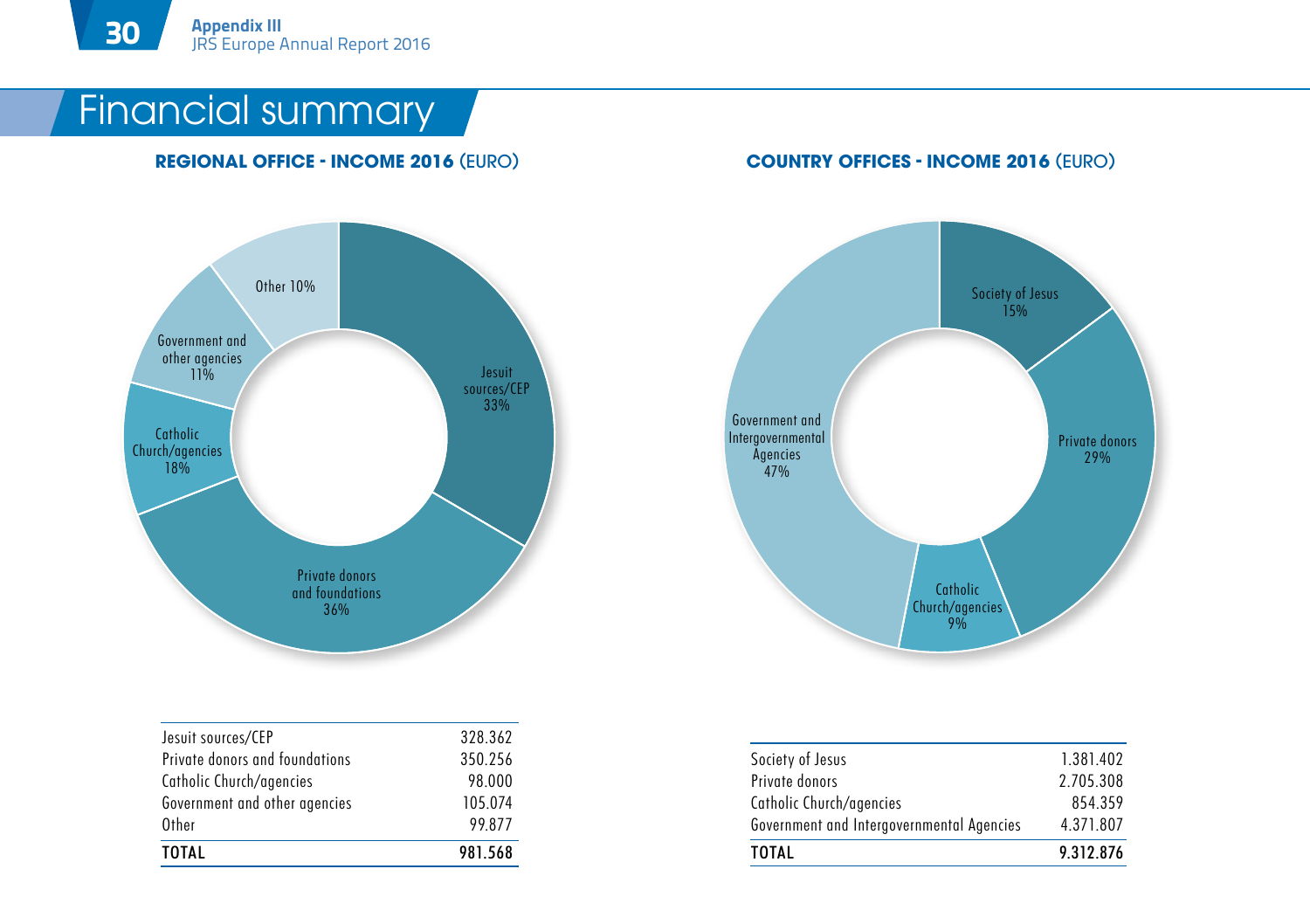

| Management                   | 90.887  |
|------------------------------|---------|
| Advocacy and Policy          | 113 944 |
| Communications               | 51348   |
| <b>Regional Coordination</b> | 50 973  |
| Programs                     | 644 990 |
| Training                     | 13.126  |
| TOTAI                        | 965.268 |

#### **Country Offices - Expenditure 2016**